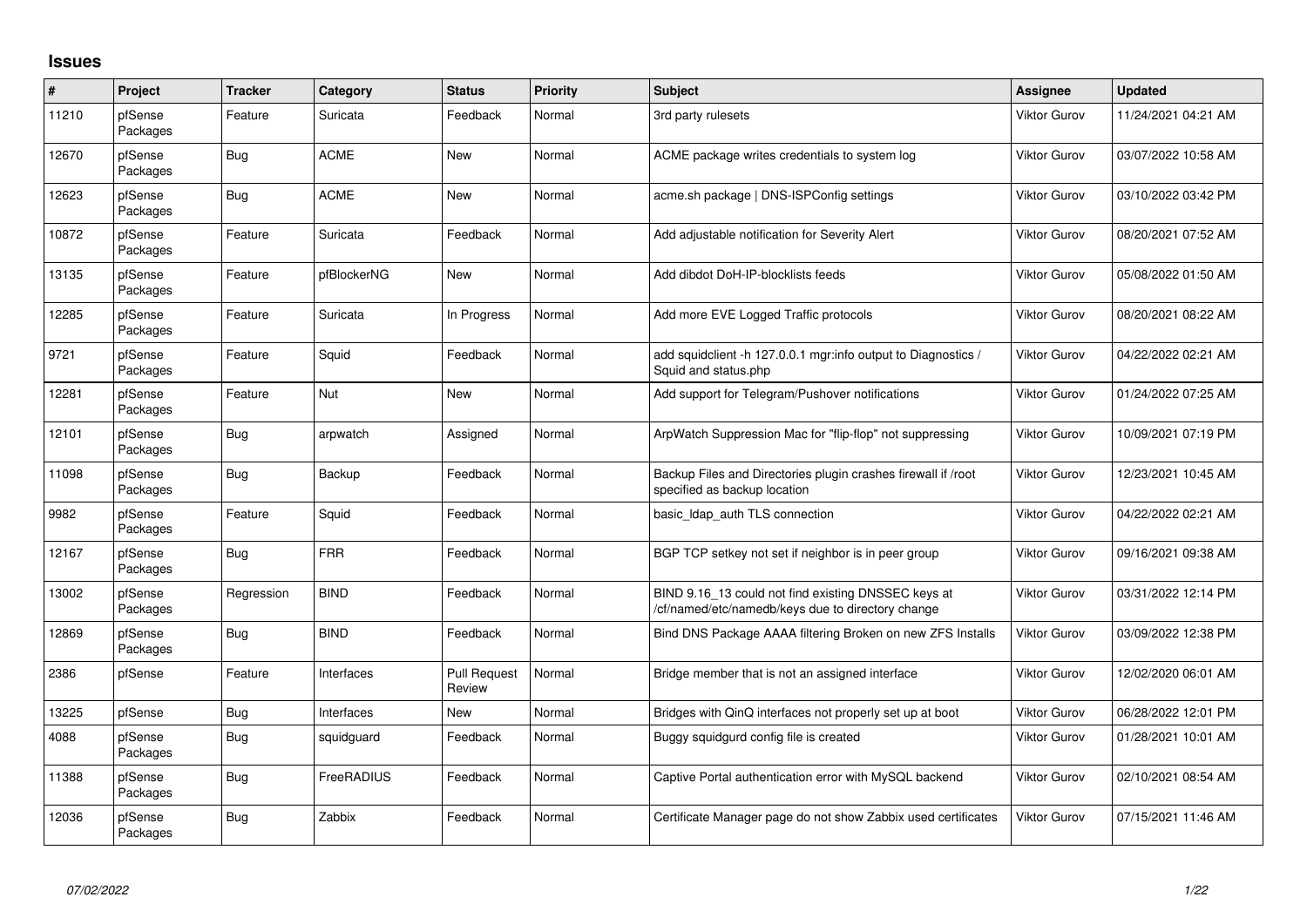| #     | Project             | <b>Tracker</b> | Category               | <b>Status</b>                 | <b>Priority</b> | Subject                                                                                          | Assignee            | <b>Updated</b>      |
|-------|---------------------|----------------|------------------------|-------------------------------|-----------------|--------------------------------------------------------------------------------------------------|---------------------|---------------------|
| 12206 | pfSense<br>Packages | Bug            | <b>NET-SNMP</b>        | Feedback                      | Normal          | Certificate Manager page doesn't show Net-SNMP used<br>certificates                              | Viktor Gurov        | 12/30/2021 09:40 AM |
| 11054 | pfSense<br>Packages | Bug            | <b>FreeRADIUS</b>      | Assigned                      | Normal          | Check Client Certificate CN not working as described                                             | Viktor Gurov        | 12/14/2021 07:22 AM |
| 12909 | pfSense<br>Packages | Feature        | Suricata               | New                           | Normal          | Convert Suricata GeoIP Lookup feature on ALERTS tab to use<br>local GeoIP2 database              | Viktor Gurov        | 03/07/2022 08:28 AM |
| 12385 | pfSense             | Bug            | Virtual IP Addresses   | <b>Pull Request</b><br>Review | Normal          | deleteVIP() does not check 1:1 NAT and Outbound NAT rules                                        | <b>Viktor Gurov</b> | 06/28/2022 12:01 PM |
| 13102 | pfSense             | Bug            | <b>IPsec</b>           | New                           | Normal          | Deleting an IPSec tunnel doesn't destroy the SA (SADs/SPDs),<br>causes crash in status_ipsec.php | <b>Viktor Gurov</b> | 06/28/2022 12:01 PM |
| 13217 | pfSense             | Bug            | DHCP (IPv4)            | New                           | Normal          | dhclient using default pid file location which does not exist                                    | <b>Viktor Gurov</b> | 05/26/2022 08:09 AM |
| 11295 | pfSense<br>Packages | Feature        | pfBlockerNG            | Feedback                      | Normal          | DNSBL IDN support                                                                                | Viktor Gurov        | 09/10/2021 11:33 AM |
| 10242 | pfSense<br>Packages | Feature        | New Package<br>Request | New                           | Normal          | E2guardian Web filtering package                                                                 | Viktor Gurov        | 05/30/2022 10:40 AM |
| 10871 | pfSense<br>Packages | Feature        | FreeRADIUS             | Feedback                      | Normal          | Extra time period counters for SQL backend                                                       | Viktor Gurov        | 04/22/2022 02:19 AM |
| 11180 | pfSense<br>Packages | Bug            | Filer                  | Feedback                      | Normal          | Filer run action for files on sync that wan't been modified                                      | Viktor Gurov        | 01/08/2021 07:27 AM |
| 11847 | pfSense<br>Packages | Bug            | <b>FRR</b>             | Feedback                      | Normal          | Filters not applied to PEER Groups                                                               | Viktor Gurov        | 07/30/2021 07:45 PM |
| 12673 | pfSense             | <b>Bug</b>     | Dashboard              | <b>Pull Request</b><br>Review | Normal          | Firewall Logs Widget fails to update at intervals below 5<br>seconds.                            | Viktor Gurov        | 06/28/2022 12:01 PM |
| 11331 | pfSense<br>Packages | <b>Bug</b>     | <b>FreeRADIUS</b>      | Feedback                      | Normal          | FreeRADIUS latest package upgrade broke Plain Mac<br>Authentication                              | Viktor Gurov        | 01/30/2021 10:08 AM |
| 10908 | pfSense<br>Packages | Feature        | <b>FreeRADIUS</b>      | Feedback                      | Normal          | FreeRADIUS server certificate not using full CA chain                                            | Viktor Gurov        | 04/22/2022 02:19 AM |
| 11836 | pfSense<br>Packages | Bug            | <b>FRR</b>             | Assigned                      | Normal          | FRR ACCEPTFILTER unstable                                                                        | Viktor Gurov        | 02/14/2022 07:20 AM |
| 12965 | pfSense<br>Packages | <b>Bug</b>     | <b>FRR</b>             | <b>Pull Request</b><br>Review | Normal          | FRR BFD peer configuration is handled incorrectly in some<br>cases                               | Viktor Gurov        | 03/22/2022 08:04 AM |
| 11477 | pfSense<br>Packages | Bug            | <b>FRR</b>             | Feedback                      | Normal          | FRR does not recognize some BFD options                                                          | Viktor Gurov        | 02/26/2021 10:52 PM |
| 11681 | pfSense<br>Packages | <b>Bug</b>     | <b>FRR</b>             | Feedback                      | Normal          | FRR generates invalid BFD configuration after removing<br>interfaces                             | Viktor Gurov        | 07/14/2021 04:40 PM |
| 11961 | pfSense<br>Packages | <b>Bug</b>     | <b>FRR</b>             | Feedback                      | Normal          | FRR OSPF add unwanted area 0 authentication to router ospf                                       | Viktor Gurov        | 09/16/2021 10:25 PM |
| 12920 | pfSense             | <b>Bug</b>     | Gateway Monitoring     | Pull Request<br>Review        | Normal          | Gateway behavior differs when the gateway does not exist in<br>config.xml                        | Viktor Gurov        | 06/28/2022 12:01 PM |
| 3132  | pfSense             | Bug            | Gateway Monitoring     | In Progress                   | Normal          | Gateway events for IPv6 affect IPv4 services and vice versa                                      | <b>Viktor Gurov</b> | 06/28/2022 12:01 PM |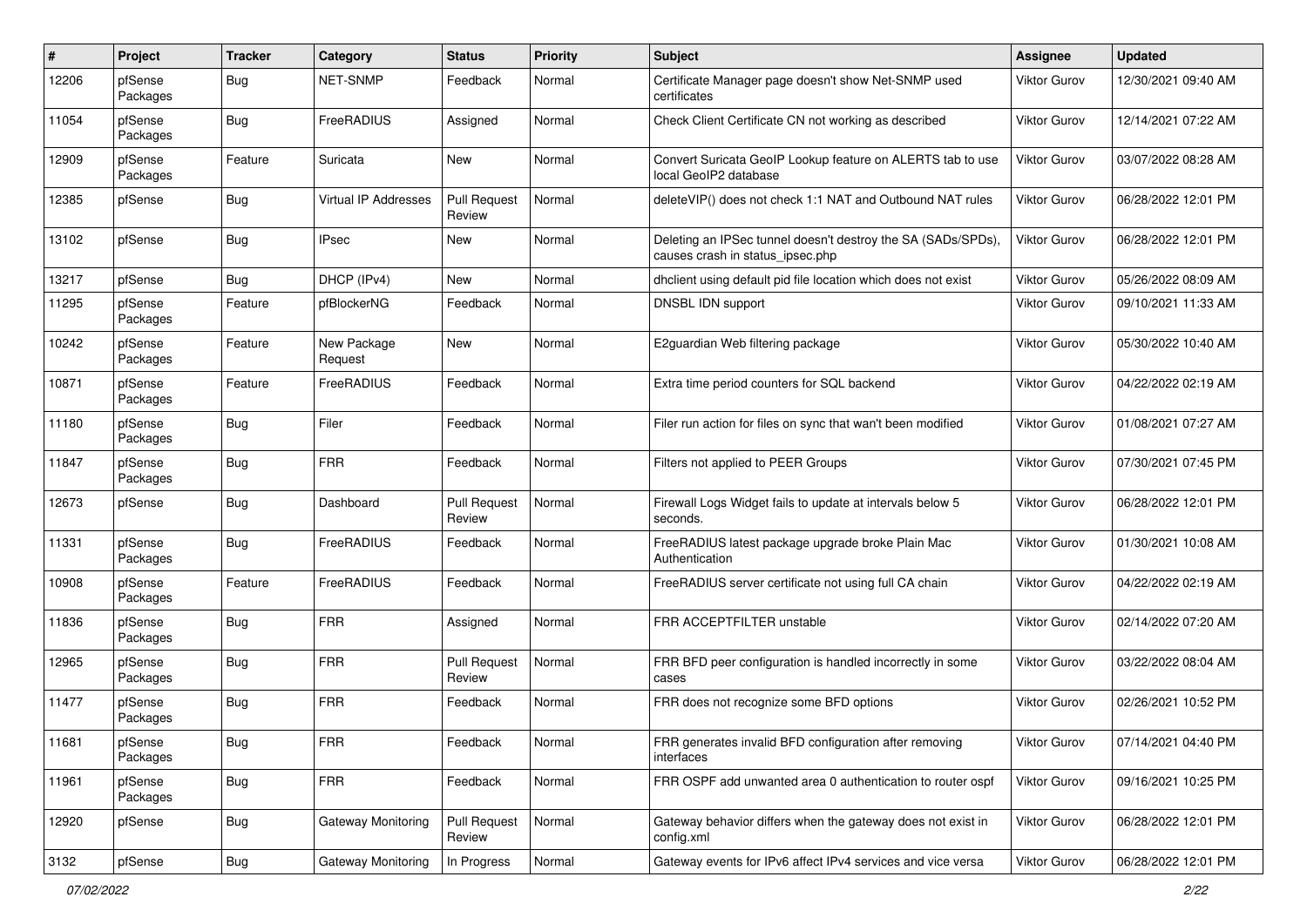| #     | Project             | <b>Tracker</b> | Category       | <b>Status</b>                 | <b>Priority</b> | Subject                                                                                                                                        | <b>Assignee</b>     | <b>Updated</b>      |
|-------|---------------------|----------------|----------------|-------------------------------|-----------------|------------------------------------------------------------------------------------------------------------------------------------------------|---------------------|---------------------|
| 11570 | pfSense             | Regression     | Gateways       | <b>Pull Request</b><br>Review | Normal          | Gateway monitoring services is not always restarted on<br>interface events, which may prevent a WAN from recovering<br>back to an online state | Viktor Gurov        | 06/28/2022 12:01 PM |
| 12292 | pfSense<br>Packages | Feature        | Suricata       | Feedback                      | Normal          | GeoIP look on the Alerts, Blocked and Files pages                                                                                              | Viktor Gurov        | 08/23/2021 08:16 AM |
| 13218 | pfSense             | Bug            | Interfaces     | <b>Pull Request</b><br>Review | Normal          | GIF-based interface MTU is assigned to parent interface on<br>boot when parent interface is a LAGG                                             | Viktor Gurov        | 06/28/2022 12:01 PM |
| 12225 | pfSense             | Bug            | Authentication | <b>Pull Request</b><br>Review | Normal          | Group membership field is not needed for remote groups                                                                                         | Viktor Gurov        | 06/28/2022 12:01 PM |
| 12431 | pfSense             | Todo           | Web Interface  | <b>Pull Request</b><br>Review | Normal          | GUI pages should use "POST" for AJAX calls, not "GET"                                                                                          | Viktor Gurov        | 06/28/2022 12:01 PM |
| 11937 | pfSense<br>Packages | Bug            | haproxy        | Feedback                      | Normal          | HAproxy "Use Client-IP" option breaks Captive Portal                                                                                           | Viktor Gurov        | 06/22/2021 08:48 AM |
| 11756 | pfSense<br>Packages | Bug            | haproxy        | Feedback                      | Normal          | HaProxy does not transfer backend states during reload                                                                                         | Viktor Gurov        | 07/14/2021 01:21 PM |
| 11135 | pfSense<br>Packages | Bug            | haproxy        | Feedback                      | High            | HAproxy OCSP reponse crontab bug                                                                                                               | Viktor Gurov        | 09/10/2021 11:51 AM |
| 10779 | pfSense<br>Packages | Feature        | haproxy        | Feedback                      | Normal          | HAProxy SSL/TLS Compatibility Mode                                                                                                             | <b>Viktor Gurov</b> | 04/22/2022 02:20 AM |
| 11491 | pfSense<br>Packages | Bug            | haproxy        | Feedback                      | Normal          | haproxy-devel v0.62_2 - startup error 'httpchk'                                                                                                | Viktor Gurov        | 06/22/2021 08:46 AM |
| 12720 | pfSense             | Bug            | Rules / NAT    | <b>Pull Request</b><br>Review | Normal          | Hide the "tag" field on non-floating tabs                                                                                                      | Viktor Gurov        | 01/24/2022 03:11 PM |
| 6964  | pfSense<br>Packages | Bug            | Suricata       | Feedback                      | Normal          | Host OS Policy Assignment broken when using "Import" or<br>"Aliases" buttons                                                                   | Viktor Gurov        | 08/20/2021 07:52 AM |
| 11404 | pfSense<br>Packages | Bug            | <b>FRR</b>     | Feedback                      | Normal          | Incorrect prefix/access lists migration on update                                                                                              | Viktor Gurov        | 02/18/2021 09:49 AM |
| 11091 | pfSense             | Bug            | Interfaces     | New                           | Normal          | Interfaces set as disabled in the configuration have an UP<br>status in the operating system at boot                                           | Viktor Gurov        | 06/28/2022 12:01 PM |
| 11343 | pfSense<br>Packages | Bug            | <b>BIND</b>    | Feedback                      | Low             | Invalid link to pfSense-pkg-bind changelog                                                                                                     | Viktor Gurov        | 04/05/2022 08:12 AM |
| 12278 | pfSense<br>Packages | Regression     | Zabbix         | Feedback                      | Normal          | Invalid plugin certificates() function name                                                                                                    | Viktor Gurov        | 08/19/2021 05:52 AM |
| 12762 | pfSense             | Bug            | <b>IPsec</b>   | New                           | Normal          | IPsec keep alive check ignores Child SA Start Action                                                                                           | Viktor Gurov        | 02/07/2022 11:21 AM |
| 11693 | pfSense<br>Packages | <b>Bug</b>     | <b>FRR</b>     | Feedback                      | Normal          | IPv6 static routing fails                                                                                                                      | Viktor Gurov        | 04/26/2022 08:50 AM |
| 11877 | pfSense             | <b>Bug</b>     | Web Interface  | <b>Pull Request</b><br>Review | Very Low        | Labels and description dissapear in firewall_schedule_edit.php                                                                                 | Viktor Gurov        | 06/28/2022 12:01 PM |
| 11515 | pfSense<br>Packages | <b>Bug</b>     | node_exporter  | Feedback                      | Normal          | node exporter 0.18.1 1 - Unable to interact or start the service<br>from web ui                                                                | Viktor Gurov        | 07/14/2021 12:37 PM |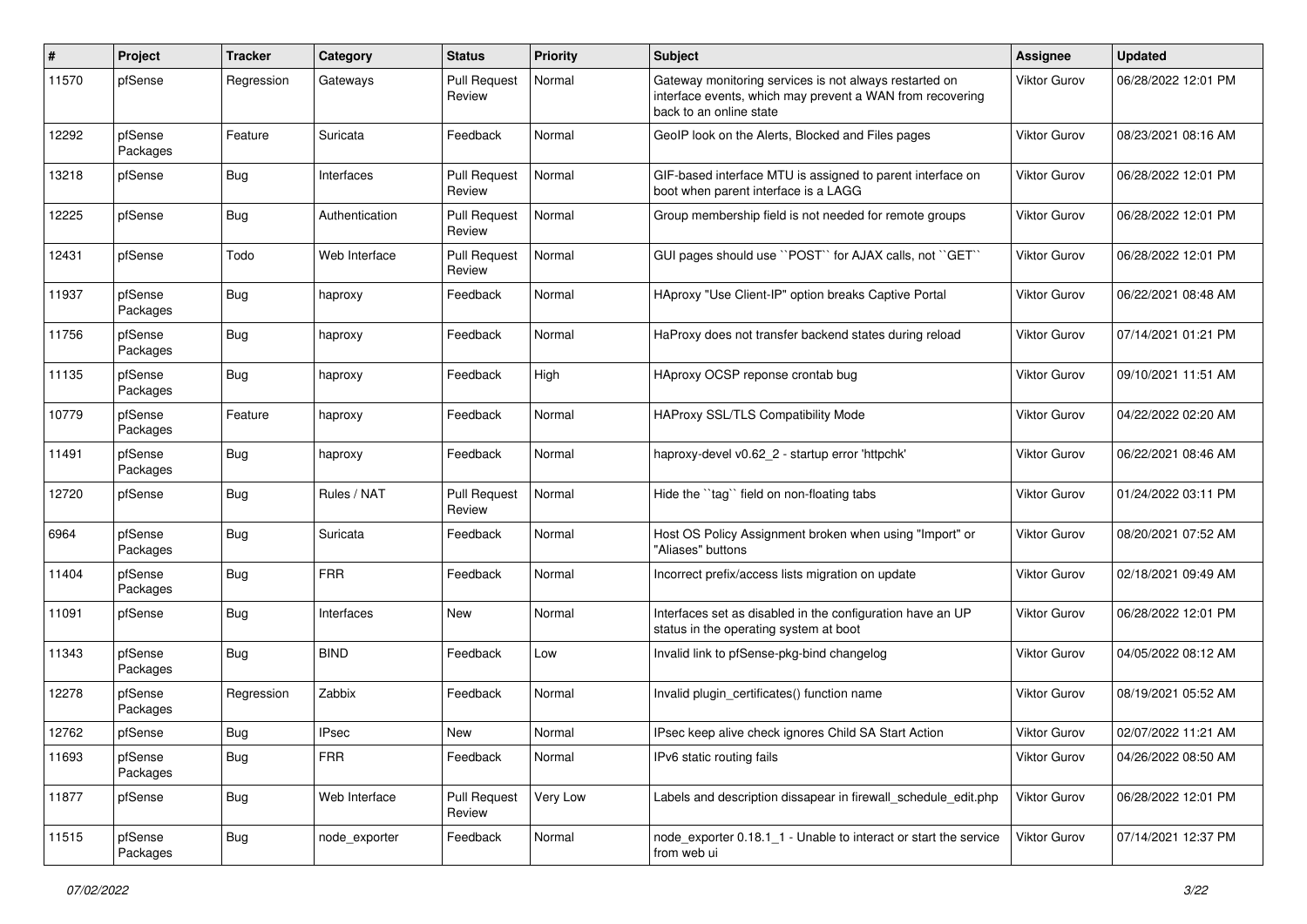| $\#$  | Project             | <b>Tracker</b> | Category           | <b>Status</b> | <b>Priority</b> | <b>Subject</b>                                                                                                   | Assignee            | <b>Updated</b>      |
|-------|---------------------|----------------|--------------------|---------------|-----------------|------------------------------------------------------------------------------------------------------------------|---------------------|---------------------|
| 11274 | pfSense<br>Packages | <b>Bug</b>     | ntop               | Feedback      | Normal          | ntopng https web server does not present full certificate chain                                                  | Viktor Gurov        | 01/28/2021 09:51 AM |
| 12506 | pfSense<br>Packages | <b>Bug</b>     | Suricata           | Feedback      | Normal          | Only selected instance is restarted on suppress list change                                                      | Viktor Gurov        | 12/01/2021 04:43 AM |
| 13209 | pfSense<br>Packages | Bug            | pfBlockerNG        | <b>New</b>    | Low             | Parsing Filter log by pfBlockerNG creates IP Block log with<br>Source/Destination mixed up or wrong Direcion     | Viktor Gurov        | 05/25/2022 03:50 AM |
| 12706 | pfSense<br>Packages | <b>Bug</b>     | pfBlockerNG        | Feedback      | Normal          | pfBlockerNG and unbound does not work after switching /var to<br>RAM disk                                        | Viktor Gurov        | 03/24/2022 10:47 AM |
| 12916 | pfSense<br>Packages | <b>Bug</b>     | pfBlockerNG        | New           | Normal          | pfBlockerNG-devel cron job does not trigger xmlrpc sync                                                          | Viktor Gurov        | 04/11/2022 12:55 PM |
| 12351 | pfSense<br>Packages | Todo           | pfBlockerNG        | Feedback      | Normal          | Remove non-functional feeds                                                                                      | Viktor Gurov        | 02/04/2022 02:29 PM |
| 12653 | pfSense<br>Packages | Regression     | <b>FRR</b>         | Feedback      | Normal          | RIP related startup error                                                                                        | Viktor Gurov        | 12/30/2021 08:37 AM |
| 12865 | pfSense<br>Packages | Todo           | <b>RRD Summary</b> | Feedback      | Normal          | <b>RRD Summary improvements</b>                                                                                  | Viktor Gurov        | 03/04/2022 12:20 PM |
| 11155 | pfSense<br>Packages | Feature        | pfBlockerNG        | Feedback      | Normal          | SafeSearch AAAA                                                                                                  | Viktor Gurov        | 02/05/2021 04:54 AM |
| 11248 | pfSense<br>Packages | Feature        | squidguard         | Feedback      | Normal          | SafeSearch update                                                                                                | Viktor Gurov        | 01/28/2021 10:01 AM |
| 11746 | pfSense<br>Packages | Bug            | FreeRADIUS         | Feedback      | Normal          | Second LDAP server configuration misses the ipaNThash<br>control attribute                                       | Viktor Gurov        | 07/14/2021 01:44 PM |
| 9852  | pfSense<br>Packages | Feature        | Suricata           | Feedback      | Normal          | show File-Store directory listing                                                                                | Viktor Gurov        | 08/20/2021 07:52 AM |
| 5922  | pfSense             | Feature        | <b>SNMP</b>        | <b>New</b>    | Normal          | SNMP - enable SNMP v3 functionality                                                                              | Viktor Gurov        | 03/02/2022 02:40 PM |
| 12683 | pfSense<br>Packages | Bug            | Snort              | Feedback      | Normal          | snort get vpns list() does not include OpenVPN CSO                                                               | Viktor Gurov        | 02/15/2022 10:47 AM |
| 10541 | pfSense<br>Packages | Feature        | Squid              | Feedback      | Normal          | Squid failover and load balancing                                                                                | Viktor Gurov        | 01/14/2021 07:34 AM |
| 10450 | pfSense<br>Packages | <b>Bug</b>     | Squid              | Feedback      | Normal          | Squid reverse proxy switching peers                                                                              | <b>Viktor Gurov</b> | 04/22/2022 02:21 AM |
| 11738 | pfSense<br>Packages | Regression     | squidguard         | Feedback      | Normal          | SquidGuard 1.16.18 17 Not Filtering Blacklist No-Transparent<br>Mode                                             | Viktor Gurov        | 12/21/2021 05:48 AM |
| 8827  | pfSense<br>Packages | <b>Bug</b>     | squidguard         | New           | Normal          | Squidguard: ACL redirect modes 'redirect' and 'err page' send<br>unresolvable URLs to the client.                | Viktor Gurov        | 12/21/2021 05:49 AM |
| 10572 | pfSense<br>Packages | Bug            | Squid              | Feedback      | Normal          | STARTTLS option is ignored                                                                                       | Viktor Gurov        | 04/22/2022 02:20 AM |
| 11296 | pfSense             | <b>Bug</b>     | Routing            | <b>New</b>    | Normal          | Static route targets may still reachable via default route when<br>the gateway they should route through is down | Viktor Gurov        | 06/28/2022 12:01 PM |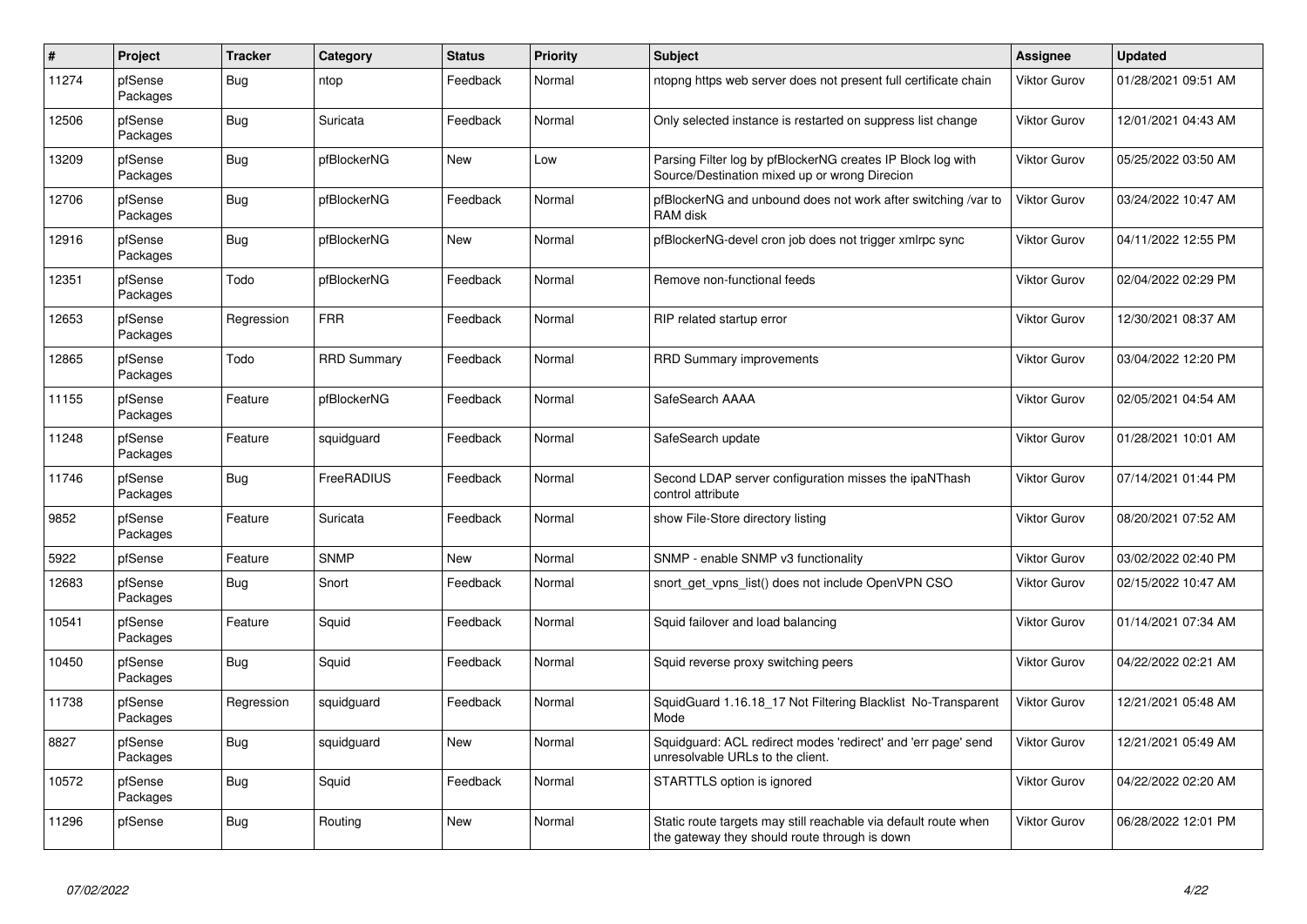| #     | Project             | <b>Tracker</b> | Category              | <b>Status</b>                 | <b>Priority</b> | Subject                                                                               | Assignee                       | <b>Updated</b>      |
|-------|---------------------|----------------|-----------------------|-------------------------------|-----------------|---------------------------------------------------------------------------------------|--------------------------------|---------------------|
| 12264 | pfSense<br>Packages | Bug            | Squid                 | Feedback                      | Low             | Stray <table> line in squid monitor.php</table>                                       | Viktor Gurov                   | 12/23/2021 10:53 AM |
| 12322 | pfSense<br>Packages | <b>Bug</b>     | Suricata              | Feedback                      | Normal          | Suricata creates invalid HOME NET entries                                             | Viktor Gurov                   | 09/10/2021 11:42 AM |
| 10739 | pfSense<br>Packages | Feature        | haproxy               | Feedback                      | Normal          | Update HAproxy-devel package to 2.2 and HAproxy to 2.0                                | Viktor Gurov                   | 10/03/2021 03:53 PM |
| 12354 | pfSense<br>Packages | Todo           | haproxy               | Feedback                      | High            | Update haproxy-devel to mitigate CVE-2021-40346                                       | Viktor Gurov                   | 05/12/2022 08:50 AM |
| 13034 | pfSense<br>Packages | <b>Bug</b>     | Zabbix                | Feedback                      | Normal          | Zabbix6 Agent and Proxy fail to set the PSK from the web GUI<br>in its conf files     | <b>Viktor Gurov</b>            | 04/06/2022 11:59 AM |
| 12645 | pfSense             | <b>Bug</b>     | <b>IPsec</b>          | New                           | Normal          | `filterdns`` does not monitor remote IPsec gateways for IPv6<br>address changes       | <b>Viktor Gurov</b>            | 06/28/2022 12:01 PM |
| 8794  | pfSense             | Feature        | <b>NTPD</b>           | New                           | Normal          | NTP authentiction                                                                     | Tod L                          | 08/05/2021 01:20 AM |
| 13298 | pfSense             | Bug            | Dynamic DNS           | <b>Pull Request</b><br>Review | Normal          | Dynv6 does not check response code when updating                                      | <b>Tiago Beling</b><br>d'Avila | 06/28/2022 12:01 PM |
| 13114 | pfSense<br>Packages | <b>Bug</b>     | <b>BIND</b>           | Feedback                      | Normal          | BIND calls rndc in rc_stop when named is not running                                  | <b>Stuart Wyatt</b>            | 05/04/2022 12:41 PM |
| 11352 | pfSense             | Bug            | FreeBSD               | New                           | Low             | CTF types > 2^15 in the pfSense kernel config results in DTrace<br>failing            | Scott Long                     | 03/17/2021 02:52 AM |
| 8179  | pfSense             | Bug            | DHCP (IPv4)           | Feedback                      | Normal          | Incorrect reverse DNS zone in DHCP server config for<br>non-octet-aligned subnet mask | Renato Botelho                 | 02/09/2022 11:17 PM |
| 9296  | pfSense             | <b>Bug</b>     | Aliases / Tables      | Confirmed                     | Low             | Alias content is sometimes incomplete when mixing FQDN and<br>IP address              | Reid Linnemann                 | 06/18/2022 03:12 PM |
| 13215 | pfSense             | <b>Bug</b>     | <b>Captive Portal</b> | Assigned                      | Normal          | Allowed MAC/IP/Hostname traffic counts for authorized users                           | Reid Linnemann                 | 05/31/2022 05:31 PM |
| 13226 | pfSense             | Bug            | Captive Portal        | Confirmed                     | Normal          | Captive Portal doesn't disconnect established OpenVPN link                            | Reid Linnemann                 | 05/30/2022 10:38 AM |
| 1831  | pfSense             | Feature        | <b>Captive Portal</b> | New                           | Normal          | Captive portal IPv6 support                                                           | Reid Linnemann                 | 06/28/2022 12:01 PM |
| 13282 | pfSense Plus        | Bug            | Aliases / Tables      | <b>New</b>                    | Normal          | FQDN Aliases Break if an Invalid Domain is Present in the<br>Chain                    | Reid Linnemann                 | 06/30/2022 05:04 PM |
| 11545 | pfSense             | Regression     | Interfaces            | Feedback                      | Normal          | Primary interface address is not always used when VIPs are<br>present                 | Reid Linnemann                 | 06/28/2022 12:01 PM |
| 13317 | pfSense             | <b>Bug</b>     | PHP Interpreter       | Feedback                      | Normal          | 'array_filter'' PHP Errors in ''interfaces.inc''                                      | Reid Linnemann                 | 06/30/2022 11:46 AM |
| 7216  | pfSense             | Feature        | Web Interface         | New                           | Normal          | Allow user to choose date display format                                              | <b>Phillip Davis</b>           | 02/02/2018 04:20 PM |
| 4451  | pfSense             | <b>Bug</b>     | DHCP (IPv4)           | New                           | Low             | Status DHCP Leases shows double entries for static entries<br>without IP address      | <b>Phillip Davis</b>           | 05/21/2022 04:55 PM |
| 11498 | pfSense             | Feature        | WireGuard             | New                           | Normal          | WireGuard does not pass multicast traffic to peer                                     | Peter Grehan                   | 03/19/2021 10:59 AM |
| 12462 | pfSense<br>Packages | Feature        | Telegraf              | <b>Pull Request</b><br>Review | Normal-package  | Telegraf: Add "devfs" to ignore fs                                                    | Offstage Roller                | 10/18/2021 09:03 AM |
| 9970  | pfSense             | Feature        | Captive Portal        | New                           | Low             | Captive Portal and SAML2 Integration                                                  | Mauro Braggio                  | 10/12/2020 07:39 AM |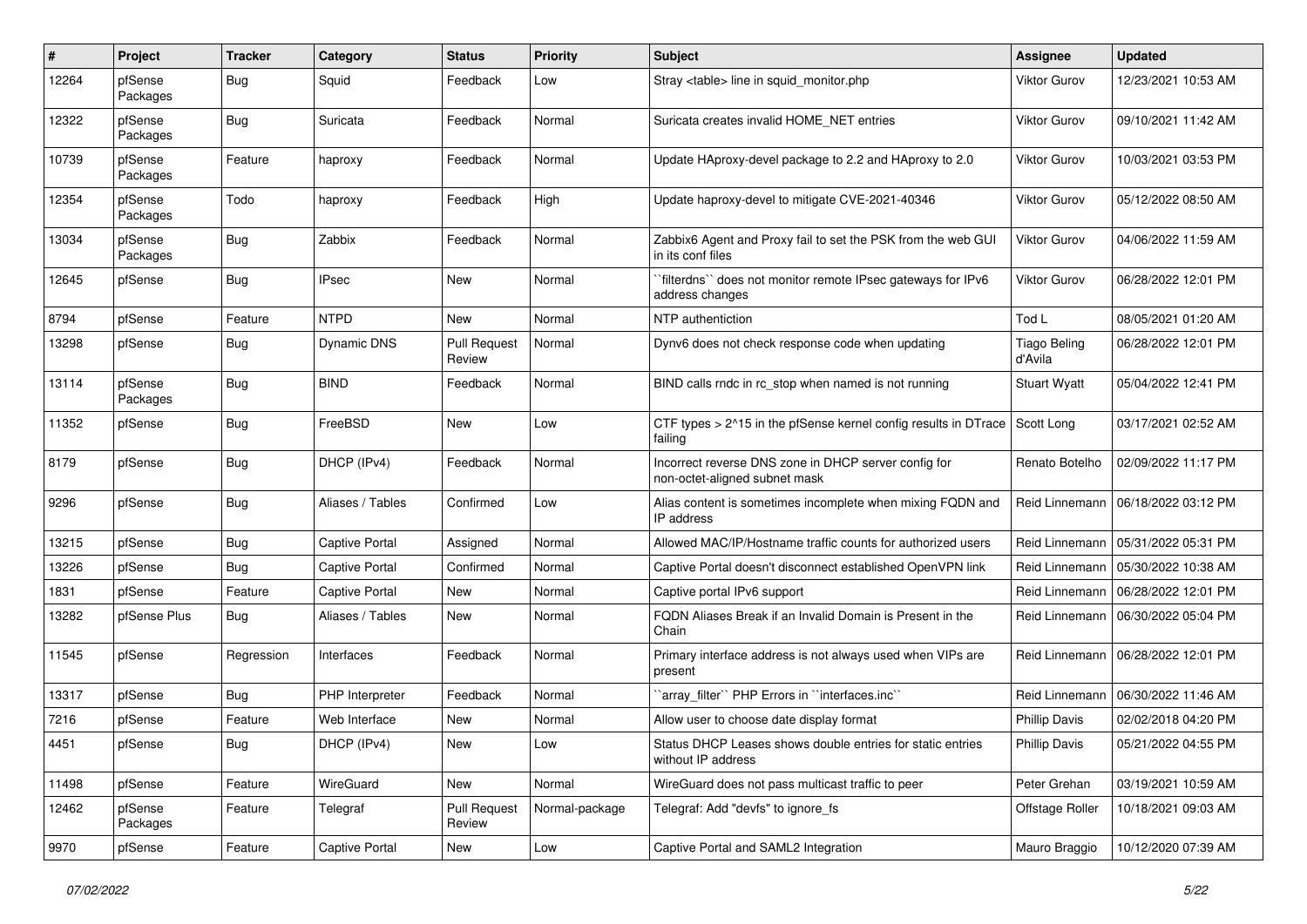| ∦     | Project      | <b>Tracker</b>     | Category                            | <b>Status</b>                 | Priority  | Subject                                                                                                     | <b>Assignee</b>       | Updated             |
|-------|--------------|--------------------|-------------------------------------|-------------------------------|-----------|-------------------------------------------------------------------------------------------------------------|-----------------------|---------------------|
| 2693  | pfSense      | Feature            | Console Menu                        | New                           | Normal    | Allow mapping mapping non-physical interfaces via console                                                   | Mathieu Simon         | 11/27/2012 03:00 PM |
| 12144 | pfSense      | Bug                | <b>Operating System</b>             | In Progress                   | Normal    | Bug in "df -t" filtering if two filesystems use the same<br>mountpoint                                      | Mateusz Guzik         | 09/10/2021 10:07 AM |
| 13014 | pfSense      | Bug                | <b>IPsec</b>                        | New                           | Normal    | Charon.vici can get in a bad state                                                                          | Mateusz Guzik         | 06/28/2022 12:01 PM |
| 12079 | pfSense      | <b>Bug</b>         | <b>IGMP Proxy</b>                   | New                           | Normal    | IGMPProxy: kernel panic, Sleeping thread owns a<br>non-sleepable lock                                       | Mateusz Guzik         | 06/28/2022 12:01 PM |
| 12849 | pfSense      | Bug                | <b>Operating System</b>             | New                           | Normal    | pfsync kernel crash on reboot                                                                               | Mateusz Guzik         | 02/22/2022 02:02 PM |
| 12547 | pfSense      | <b>Bug</b>         | <b>Operating System</b>             | Feedback                      | Normal    | unsheduled system reboot/crash                                                                              | Mateusz Guzik         | 12/01/2021 01:20 PM |
| 13316 | pfSense      | Regression         | <b>Operating System</b>             | Feedback                      | Normal    | 'vmstat -m'' value for ''temp'' is accounted for incorrectly,<br>resulting in underflows                    | Mateusz Guzik         | 06/29/2022 10:01 AM |
| 9349  | pfSense      | Bug                | <b>IPsec</b>                        | Confirmed                     | Normal    | IPSec service start/stop/restart fails after settings change                                                | Markus<br>Stockhausen | 10/30/2020 01:33 PM |
| 13094 | pfSense      | Feature            | <b>Packet Capture</b>               | <b>Pull Request</b><br>Review | Normal    | Allow packet capture filtering in tagged packets                                                            | Marcos<br>Mendoza     | 04/24/2022 06:06 PM |
| 13270 | pfSense Docs | <b>New Content</b> | OpenVPN                             | <b>Pull Request</b><br>Review | Normal    | OpenVPN client gateway is incorrect when the server does not<br>push routes                                 | Marcos<br>Mendoza     | 06/26/2022 12:54 PM |
| 13243 | pfSense      | Bug                | OpenVPN                             | <b>Pull Request</b><br>Review | Normal    | OpenVPN status for multi-user VPN shows info icon to display<br>RADIUS rules when there are none to display | Marcos<br>Mendoza     | 06/28/2022 12:01 PM |
| 7996  | pfSense      | Bug                | Web Interface                       | <b>Pull Request</b><br>Review | Very Low  | Unnecessary link tag in login page                                                                          | Marcos<br>Mendoza     | 06/28/2022 12:01 PM |
| 12495 | pfSense      | Feature            | <b>Dynamic DNS</b>                  | <b>Pull Request</b><br>Review | Normal    | DynDNS: add deSEC IPv4&v6 simultaneos update                                                                | Lukas Wiest           | 11/01/2021 08:53 AM |
| 12494 | pfSense      | Feature            | <b>Dynamic DNS</b>                  | <b>Pull Request</b><br>Review | Normal    | DynDNS: make simultaneous update of IP and LegacyIP<br>possible                                             | Lukas Wiest           | 11/01/2021 08:52 AM |
| 7235  | pfSense      | Bug                | <b>IPsec</b>                        | New                           | Normal    | 4860 has not got significant IPsec performance rising with<br>enabled HW acceleration                       | Luiz Souza            | 12/18/2021 04:32 PM |
| 9123  | pfSense      | Bug                | Interfaces                          | Feedback                      | Very High | Adding/configuring vlan on ixl-devices causes ag add macvlan<br>err -53, ag error 14                        | Luiz Souza            | 05/16/2022 07:57 AM |
| 4406  | pfSense      | <b>Bug</b>         | <b>Operating System</b>             | Confirmed                     | Normal    | ALTQ problems with wireless cloned interfaces                                                               | Luiz Souza            | 11/19/2015 12:06 AM |
| 6333  | pfSense      | Bug                | Gateway Monitoring                  | Confirmed                     | Normal    | Bootup starts/restarts dpinger multiple times                                                               | Luiz Souza            | 11/16/2020 01:11 PM |
| 8324  | pfSense      | <b>Bug</b>         | Hardware / Drivers                  | New                           | Normal    | bxe cards require promisc for OSPF                                                                          | Luiz Souza            | 05/25/2020 03:19 PM |
| 6295  | pfSense      | Bug                | <b>Traffic Shaper</b><br>(Limiters) | New                           | Normal    | Crash upon applying CODELQ to untagged parent interface<br>when also applied to daughter VLAN               | Luiz Souza            | 08/20/2019 02:44 PM |
| 1819  | pfSense      | <b>Bug</b>         | <b>DNS Resolver</b>                 | New                           | Normal    | DNS Resolver Not Registering DHCP Server Specified Domain<br>Name                                           | Luiz Souza            | 04/28/2022 01:53 PM |
| 8192  | pfSense      | <b>Bug</b>         | Gateway Monitoring                  | New                           | Low       | dpinger - Change in ISP link-local IPv6 address drops<br>connectivity                                       | Luiz Souza            | 11/05/2020 07:31 AM |
| 4298  | pfSense      | <b>Bug</b>         | <b>SNMP</b>                         | Assigned                      | Very Low  | Excessive errors from snmpd                                                                                 | Luiz Souza            | 09/13/2020 08:21 AM |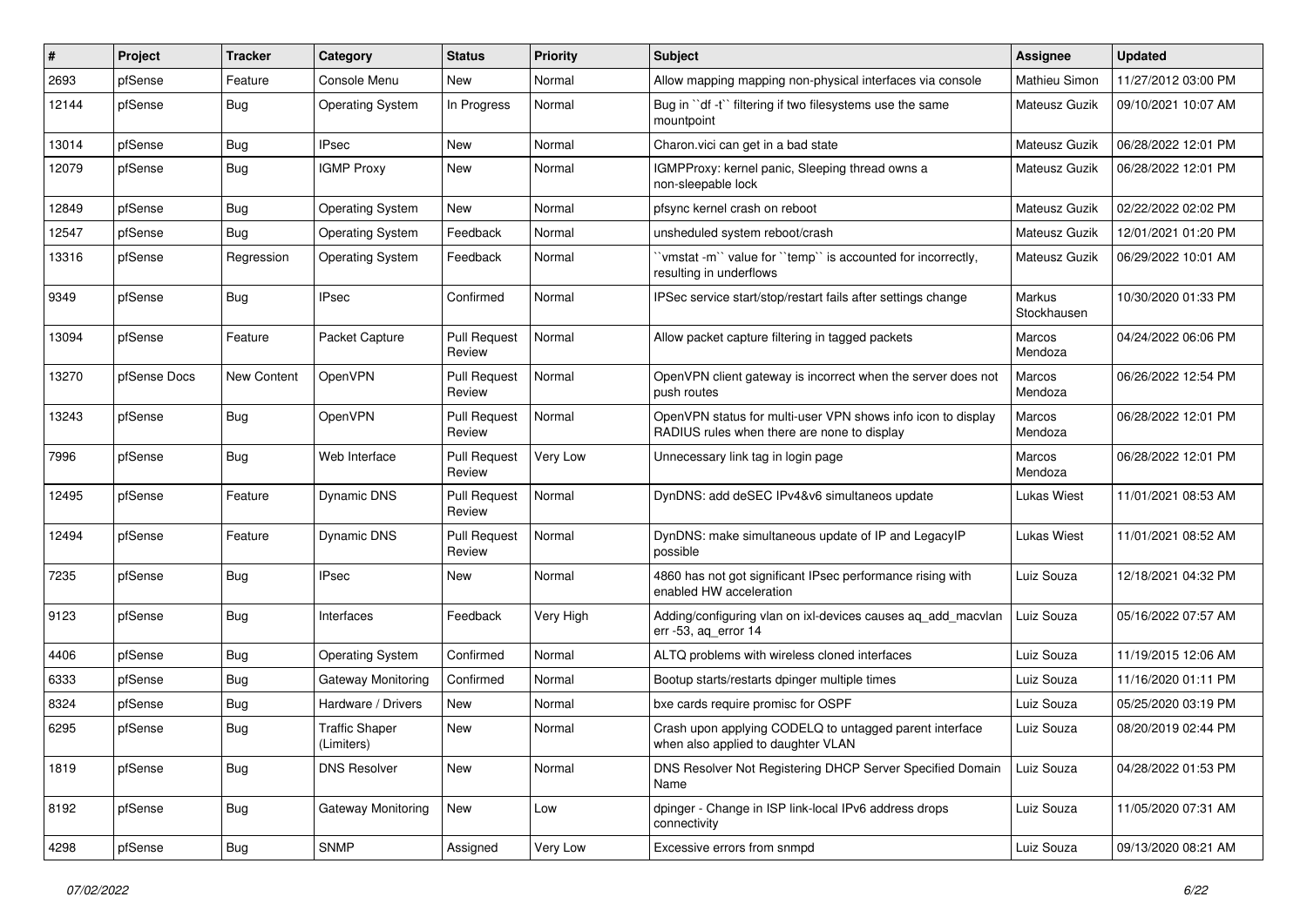| #     | Project             | <b>Tracker</b> | Category                            | <b>Status</b>                 | Priority | Subject                                                                                               | <b>Assignee</b> | <b>Updated</b>      |
|-------|---------------------|----------------|-------------------------------------|-------------------------------|----------|-------------------------------------------------------------------------------------------------------|-----------------|---------------------|
| 4479  | pfSense             | Bug            | <b>Operating System</b>             | New                           | Normal   | Firewall rules won't match GRE interface after applying IPSEC<br>transport encryption on GRE tunnel   | Luiz Souza      | 08/20/2021 08:46 AM |
| 11626 | pfSense Plus        | Bug            | Authentication                      | New                           | Normal   | Google LDAP connection failed due to lack of SNI for TLS 1.3                                          | Luiz Souza      | 06/27/2022 07:23 AM |
| 8815  | pfSense             | Bug            | Interfaces                          | New                           | Normal   | IP addresses are removed from interfaces when link is lost and<br>either IPv4 or IPv6 is dynamic      | Luiz Souza      | 07/21/2021 07:49 AM |
| 8964  | pfSense             | <b>Bug</b>     | <b>IPsec</b>                        | New                           | High     | IPsec async cryptography advanced setting - TCP traffic not<br>passing through                        | Luiz Souza      | 12/08/2020 12:09 PM |
| 8013  | pfSense             | Bug            | <b>IPsec</b>                        | New                           | Normal   | IPsec MSS clamping value shared for IPv4 and IPv6                                                     | Luiz Souza      | 10/28/2021 01:37 PM |
| 7389  | pfSense             | <b>Bug</b>     | <b>Traffic Shaper</b><br>(Limiters) | In Progress                   | Normal   | Limiter does not work with transparent proxy                                                          | Luiz Souza      | 02/01/2021 03:31 PM |
| 3824  | pfSense             | <b>Bug</b>     | <b>Traffic Shaper</b><br>(Limiters) | Confirmed                     | Normal   | Limiters on bridge break traffic outside locally-configured IP<br>subnets                             | Luiz Souza      | 11/03/2016 07:16 PM |
| 8100  | pfSense             | Bug            | CARP                                | New                           | Normal   | pfsync Initially Deletes States on Primary for Connections<br>Established through Secondary           | Luiz Souza      | 02/08/2022 12:59 PM |
| 10875 | pfSense             | Bug            | Gateways                            | New                           | Normal   | PPP periodic reset does not fully restore gateway group<br>round-robin functionality                  | Luiz Souza      | 11/05/2020 07:44 AM |
| 7212  | pfSense             | Feature        | Hardware / Drivers                  | New                           | Normal   | Provide Driver for SG-1000 Crypto Accelerator                                                         | Luiz Souza      | 08/20/2019 08:46 AM |
| 6220  | pfSense             | Bug            | <b>Operating System</b>             | Confirmed                     | Normal   | state mismatch with host-initiated traffic matching binat to IP not<br>locally assigned               | Luiz Souza      | 06/08/2016 09:23 AM |
| 4796  | pfSense             | Feature        | Routing                             | <b>New</b>                    | Normal   | Support Multiple FIBs in pfSense                                                                      | Luiz Souza      | 09/22/2017 12:12 AM |
| 10904 | pfSense             | Feature        | <b>DHCP Relay</b>                   | <b>Pull Request</b><br>Review | Normal   | Support vti interfaces in dhcrelay                                                                    | Luiz Souza      | 10/12/2020 07:35 AM |
| 6023  | pfSense<br>Packages | <b>Bug</b>     | Suricata                            | New                           | Low      | Traffic Shaper (pfsense 2.3) Suricata V3.0 Inline Mode<br>Operation                                   | Luiz Souza      | 04/15/2016 05:59 AM |
| 4405  | pfSense             | Feature        | <b>Traffic Shaper</b><br>(ALTQ)     | In Progress                   | Normal   | Traffic shaping doesn't work when applied to a bridge interface                                       | Luiz Souza      | 02/09/2021 12:05 PM |
| 8611  | pfSense             | <b>Bug</b>     | Interfaces                          | In Progress                   | Normal   | unable to receive IPv6 RA's on SG-1000, default route lost                                            | Luiz Souza      | 02/01/2021 03:31 PM |
| 10708 | pfSense             | Bug            | Upgrade                             | New                           | Normal   | ZFS bootpool boot symlink issue                                                                       | Luiz Souza      | 03/08/2021 07:03 AM |
| 13323 | pfSense             | Bug            | <b>Captive Portal</b>               | New                           | Normal   | Captive Portal breaks policy based routing for mac address<br>bypassed clients after upgrade to 22.05 | Kristof Provost | 06/30/2022 09:46 AM |
| 13303 | pfSense             | Bug            | <b>Dynamic DNS</b>                  | <b>Pull Request</b><br>Review | Normal   | DynDNS - DNSExit no longer working                                                                    | Koen Zomers     | 06/28/2022 12:01 PM |
| 11797 | pfSense<br>Packages | <b>Bug</b>     | <b>Status Traffic Totals</b>        | New                           | Normal   | Traffic Totals lost upon reboot when using a ramdisk for /var<br>and /tmp                             | John Cornwell   | 04/10/2021 06:27 PM |
| 5616  | pfSense             | Feature        | Wireless                            | New                           | Normal   | Incorrect Wireless Channel                                                                            | Jim Thompson    | 10/09/2016 03:33 PM |
| 6742  | pfSense             | Feature        | Authentication                      | New                           | Normal   | OAuth2 authentication for OpenVPN (and for FreeRadius)                                                | Jim Thompson    | 10/19/2020 09:19 AM |
| 3377  | pfSense             | Feature        | Captive Portal                      | New                           | Normal   | OAuth2 authentication in captive portal                                                               | Jim Thompson    | 10/19/2020 09:13 AM |
| 4632  | pfSense             | Feature        | <b>Operating System</b>             | New                           | Normal   | Support for Multipath TCP (MPTCP)                                                                     | Jim Thompson    | 03/01/2022 05:39 AM |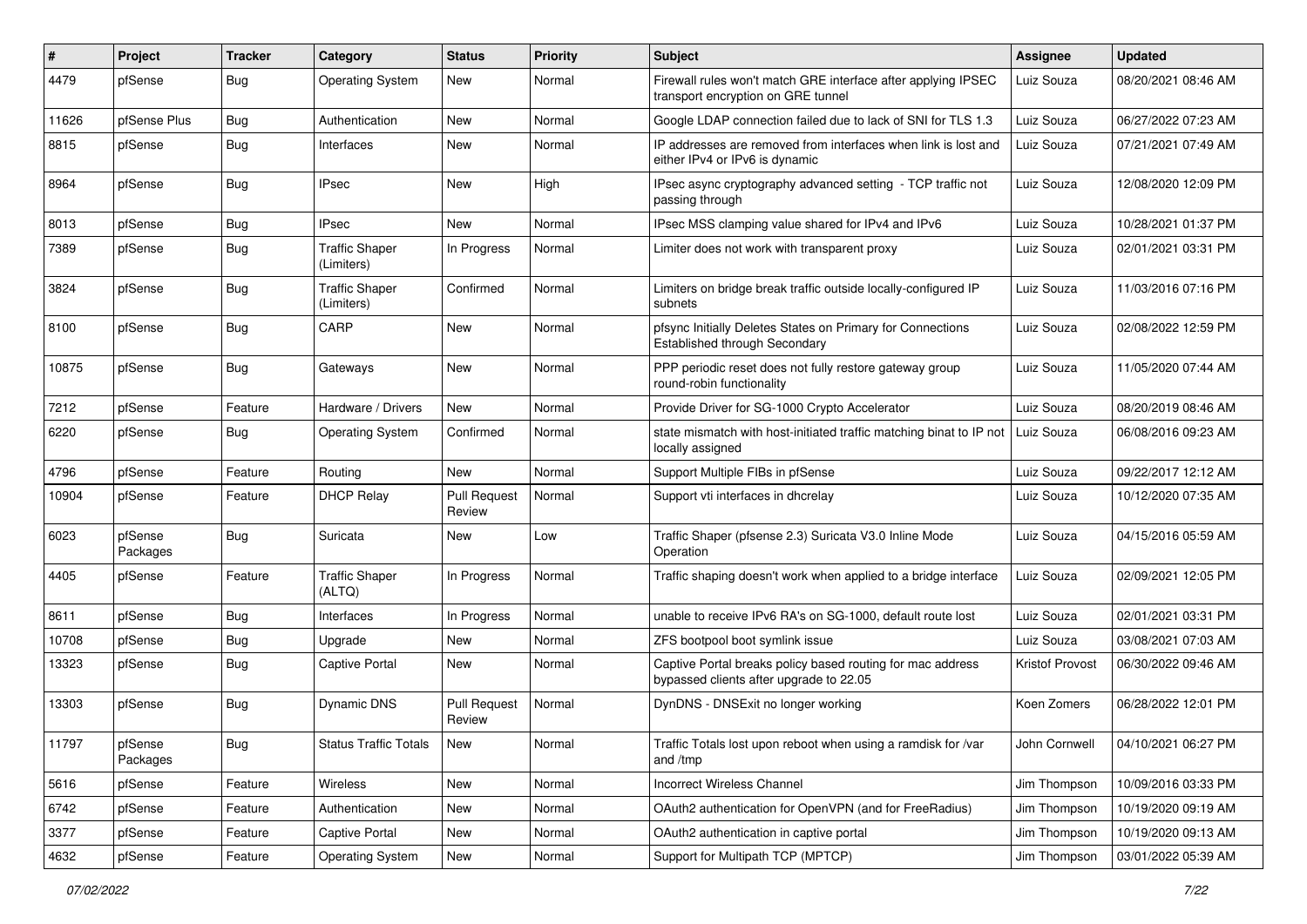| #     | Project             | <b>Tracker</b> | Category                    | <b>Status</b> | <b>Priority</b> | Subject                                                                                                                               | <b>Assignee</b> | <b>Updated</b>      |
|-------|---------------------|----------------|-----------------------------|---------------|-----------------|---------------------------------------------------------------------------------------------------------------------------------------|-----------------|---------------------|
| 9200  | pfSense<br>Packages | Todo           | <b>ACME</b>                 | New           | Normal          | Add DNS support for Google domain to Acme manager                                                                                     | Jim Pingle      | 02/15/2022 03:16 AM |
| 1979  | pfSense             | Feature        | Aliases / Tables            | New           | Normal          | Add some default read-only system aliases                                                                                             | Jim Pingle      | 08/21/2019 11:01 AM |
| 11997 | pfSense<br>Packages | <b>Bug</b>     | <b>IPsec Profile Wizard</b> | New           | Normal          | Add Support for Android Strongswan Profiles in the Profile<br>Wizard                                                                  | Jim Pingle      | 07/10/2021 07:51 PM |
| 11879 | pfSense<br>Packages | Feature        | <b>ACME</b>                 | Feedback      | Normal          | Add support for SSL.com ACME server                                                                                                   | Jim Pingle      | 03/02/2022 02:03 PM |
| 12980 | pfSense Docs        | Todo           | OpenVPN                     | Feedback      | Normal          | Add warnings against OpenVPN Shared Key mode                                                                                          | Jim Pingle      | 03/24/2022 02:11 PM |
| 10653 | pfSense<br>Packages | Feature        | <b>FRR</b>                  | New           | Normal          | Allow to download frr status                                                                                                          | Jim Pingle      | 06/11/2020 01:21 AM |
| 12160 | pfSense<br>Packages | Regression     | syslog-ng                   | Feedback      | High            | An invalid configuration is generated when choosing TLS as the<br>default protocol                                                    | Jim Pingle      | 07/23/2021 03:27 PM |
| 9310  | pfSense Docs        | Correction     | Products                    | New           | Normal          | Appliances with internal switch need the MAC Address section<br>of their Getting Started guides updated                               | Jim Pingle      | 09/23/2020 10:24 AM |
| 6624  | pfSense             | Bug            | <b>IPsec</b>                | Confirmed     | Normal          | changes in IPsec config should down the connection                                                                                    | Jim Pingle      | 08/02/2021 12:08 PM |
| 13250 | pfSense             | Todo           | DHCP (IPv4)                 | New           | Very Low        | Clean up DHCP Server option language                                                                                                  | Jim Pingle      | 06/28/2022 12:01 PM |
| 12942 | pfSense             | Bug            | Gateways                    | New           | Normal          | Code to kill states for old gateway when reconnecting an<br>interface is incorrect                                                    | Jim Pingle      | 06/28/2022 12:01 PM |
| 12978 | pfSense Docs        | Correction     | Monitoring                  | New           | Normal          | Correction to iftop section of Monitoring Bandwidth Usage                                                                             | Jim Pingle      | 03/23/2022 11:18 AM |
| 9889  | pfSense             | Bug            | Certificates                | New           | Very Low        | CRL check for Intermediate CA CRLs fails                                                                                              | Jim Pingle      | 11/08/2019 11:03 AM |
| 12565 | pfSense Docs        | New Content    | OpenVPN                     | New           | Normal          | Document new "Duplicate Connection Limit" option on<br>OpenVPN server instances                                                       | Jim Pingle      | 12/06/2021 08:07 AM |
| 13223 | pfSense Docs        | New Content    | Routing / Gateways          | Feedback      | Normal          | Document new gateway state killing behavior                                                                                           | Jim Pingle      | 05/27/2022 01:59 PM |
| 9369  | pfSense Docs        | New Content    | Packages                    | <b>New</b>    | Normal          | Document remaining packages                                                                                                           | Jim Pingle      | 04/14/2021 03:39 PM |
| 12863 | pfSense             | Feature        | Authentication              | New           | Very Low        | dynamically tune sha512crypt rounds                                                                                                   | Jim Pingle      | 03/19/2022 12:53 PM |
| 13310 | pfSense             | Bug            | Rules / NAT                 | Feedback      | Normal          | Each line in the NPt destination IPv6 prefix list also contains the<br>network of the previous line when multiple choices are present | Jim Pingle      | 06/28/2022 12:01 PM |
| 13020 | pfSense Docs        | Todo           | <b>Firewall Rules</b>       | <b>New</b>    | Normal          | easyrule command documentation should document<br>permissible wildcards                                                               | Jim Pingle      | 04/04/2022 08:01 AM |
| 9545  | pfSense<br>Packages | Feature        | <b>FRR</b>                  | New           | Normal          | Enable MULTIPATH in FRR                                                                                                               | Jim Pingle      | 09/18/2020 12:52 PM |
| 11471 | pfSense Docs        | Todo           | Development                 | New           | Low             | Feedback on Development - Developing Packages                                                                                         | Jim Pingle      | 02/19/2021 02:52 PM |
| 9685  | pfSense Docs        | Correction     | Firewall Rules              | New           | Normal          | Feedback on Firewall - Floating Rules                                                                                                 | Jim Pingle      | 09/23/2020 02:57 PM |
| 9454  | pfSense Docs        | Correction     | Interfaces                  | New           | Low             | Feedback on IDS / IPS - Snort Suppression Lists                                                                                       | Jim Pingle      | 09/23/2020 02:44 PM |
| 11195 | pfSense Docs        | Correction     | Recipes                     | New           | Normal          | Feedback on pfSense Configuration Recipes - Accessing a<br>CPE/Modem from Inside the Firewall                                         | Jim Pingle      | 12/30/2020 01:13 PM |
| 11145 | pfSense Docs        | Correction     | Virtualization              | New           | Very Low        | Feedback on pfSense Configuration Recipes - Virtualizing<br>pfSense with Hyper-V                                                      | Jim Pingle      | 03/06/2021 04:14 PM |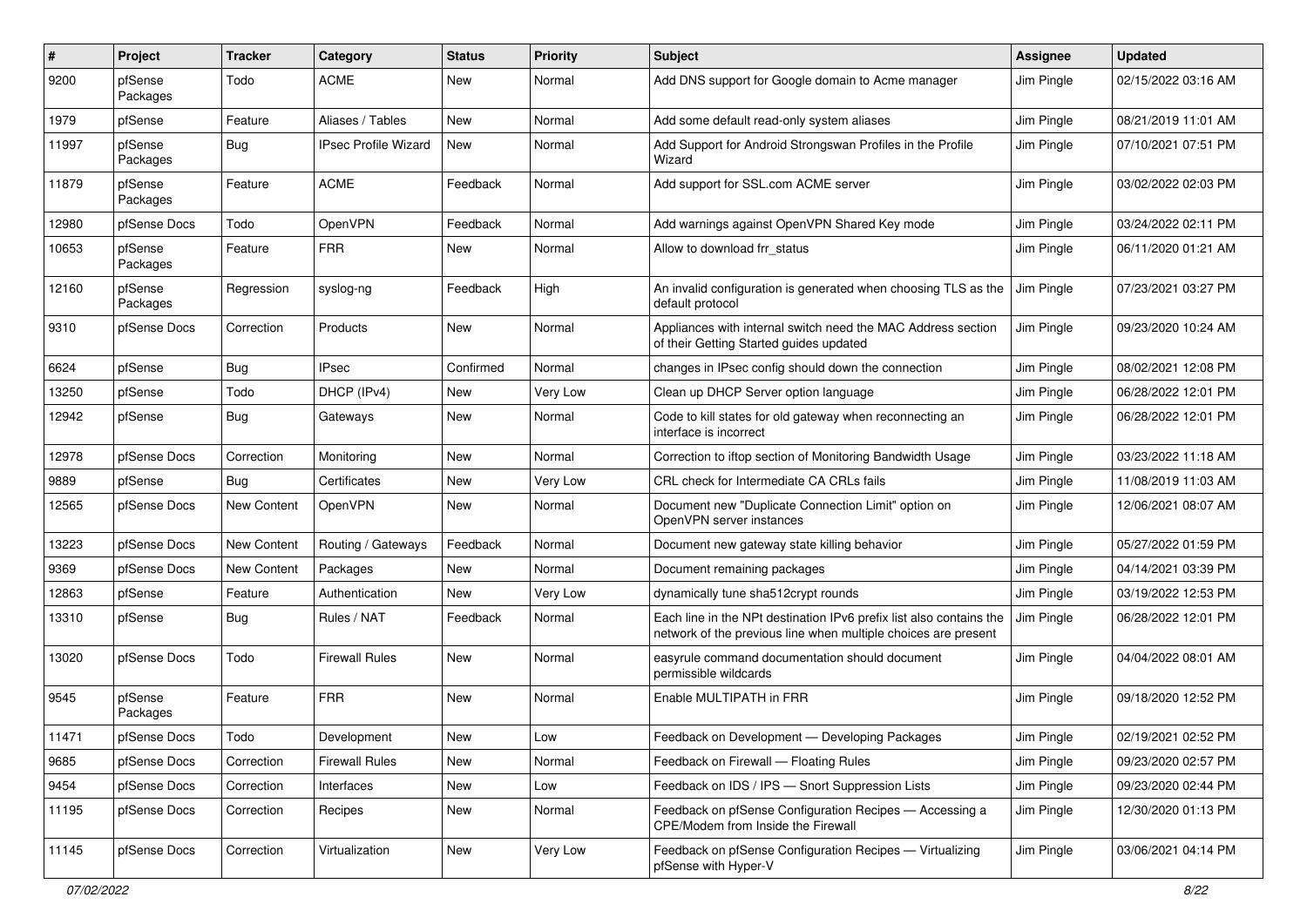| $\pmb{\#}$ | Project             | <b>Tracker</b>     | Category                 | <b>Status</b>                 | <b>Priority</b> | <b>Subject</b>                                                                                | <b>Assignee</b> | <b>Updated</b>      |
|------------|---------------------|--------------------|--------------------------|-------------------------------|-----------------|-----------------------------------------------------------------------------------------------|-----------------|---------------------|
| 11071      | pfSense Docs        | <b>New Content</b> | <b>DHCP</b>              | <b>New</b>                    | Normal          | Feedback on Services - IPv6 Router Advertisements                                             | Jim Pingle      | 12/08/2020 09:25 AM |
| 9608       | pfSense Docs        | Correction         | Recipes                  | <b>New</b>                    | Low             | Feedback on Virtualization - Virtualizing pfSense with Hyper-V                                | Jim Pingle      | 03/06/2021 04:29 PM |
| 9374       | pfSense Docs        | Correction         | Recipes                  | <b>New</b>                    | Normal          | Feedback on Virtualization - Virtualizing pfSense with Hyper-V                                | Jim Pingle      | 09/23/2020 02:40 PM |
| 10924      | pfSense Docs        | Correction         | Recipes                  | <b>New</b>                    | Normal          | Feedback on Virtualization - Virtualizing pfSense with VMware<br>vSphere / ESXi               | Jim Pingle      | 09/23/2020 03:46 PM |
| 11067      | pfSense Docs        | Correction         | <b>Wireless</b>          | <b>New</b>                    | Normal          | Feedback on Wireless - Recommended Wireless Hardware                                          | Jim Pingle      | 11/16/2020 07:17 AM |
| 11204      | pfSense<br>Packages | Bug                | NET-SNMP                 | Feedback                      | Normal          | Fix net-snmp logging to syslog                                                                | Jim Pingle      | 03/19/2021 05:10 AM |
| 8516       | pfSense<br>Packages | Bug                | FreeRADIUS               | <b>New</b>                    | Normal          | FreeRADIUS requires settings re-saved after pfSense upgrade                                   | Jim Pingle      | 12/31/2021 05:58 PM |
| 11206      | pfSense<br>Packages | Feature            | <b>FRR</b>               | <b>Pull Request</b><br>Review | Normal          | <b>FRR 7.5</b>                                                                                | Jim Pingle      | 01/08/2021 12:47 PM |
| 10789      | pfSense<br>Packages | Feature            | <b>FRR</b>               | Feedback                      | Normal          | FRR integrated configuration and hitless reloads                                              | Jim Pingle      | 01/20/2021 11:16 PM |
| 11130      | pfSense<br>Packages | Feature            | <b>FRR</b>               | Feedback                      | Normal          | FRR RIP support                                                                               | Jim Pingle      | 12/31/2021 04:19 PM |
| 10294      | pfSense<br>Packages | Bug                | <b>FRR</b>               | <b>New</b>                    | Normal          | FRR Route Counts Incorrect on Status Page                                                     | Jim Pingle      | 02/26/2020 11:08 AM |
| 9141       | pfSense<br>Packages | Feature            | <b>FRR</b>               | <b>New</b>                    | Very Low        | FRR xmlrpc                                                                                    | Jim Pingle      | 11/26/2018 07:49 AM |
| 11345      | pfSense<br>Packages | <b>Bug</b>         | <b>FRR</b>               | Feedback                      | Normal          | FRR-OSPF - No "prefix-list" possible                                                          | Jim Pingle      | 02/04/2021 11:03 PM |
| 10482      | pfSense Docs        | Correction         | Virtualization           | <b>New</b>                    | Normal          | In AWS, Get System Log may not show output and Get<br>Instance Screenshot may need to be used | Jim Pingle      | 04/20/2020 09:07 AM |
| 12335      | pfSense             | Bug                | <b>IPsec</b>             | <b>New</b>                    | Normal          | <b>IPsec DNS inefficiency</b>                                                                 | Jim Pingle      | 06/28/2022 12:01 PM |
| 8315       | pfSense<br>Packages | Bug                | Mail report              | Feedback                      | Normal          | Mail Report mail report send() behavior different than<br>notify_via_smtp()                   | Jim Pingle      | 09/24/2019 10:12 AM |
| 11539      | pfSense             | <b>Bug</b>         | <b>IPsec</b>             | Feedback                      | Normal          | Mobile IPsec "split include" value of 0.0.0.0/0 causes some<br>clients to fail                | Jim Pingle      | 06/28/2022 12:01 PM |
| 13318      | pfSense             | <b>Bug</b>         | Web Interface            | Feedback                      | Low             | NDP Table not showing hostname                                                                | Jim Pingle      | 07/02/2022 02:57 AM |
| 84         | pfSense             | Feature            | Web Interface            | <b>New</b>                    | Low             | Nightly Filter Summary E-Mail                                                                 | Jim Pingle      | 04/03/2010 06:22 PM |
| 12475      | pfSense<br>Packages | Bug                | OpenVPN Client<br>Export | Feedback                      | Normal          | OpenVPN Client Export does not show certificate without<br>private key                        | Jim Pingle      | 02/17/2022 08:24 AM |
| 13088      | pfSense             | <b>Bug</b>         | <b>OpenVPN</b>           | <b>New</b>                    | Normal          | OpenVPN Client Overrides: properly hide/show form fields                                      | Jim Pingle      | 06/08/2022 09:15 AM |
| 13211      | pfSense Docs        | <b>New Content</b> | <b>OpenVPN</b>           | Feedback                      | Normal          | OpenVPN DCO Documentation                                                                     | Jim Pingle      | 06/15/2022 10:42 AM |
| 8380       | pfSense             | Bug                | <b>OpenVPN</b>           | <b>New</b>                    | Normal          | OpenVPN RADIUS password length is not constant                                                | Jim Pingle      | 07/17/2020 11:46 AM |
| 13090      | pfSense             | <b>Bug</b>         | <b>OpenVPN</b>           | <b>New</b>                    | Normal          | OpenVPN: do not use legacy deprecated netbios settings                                        | Jim Pingle      | 04/22/2022 11:19 AM |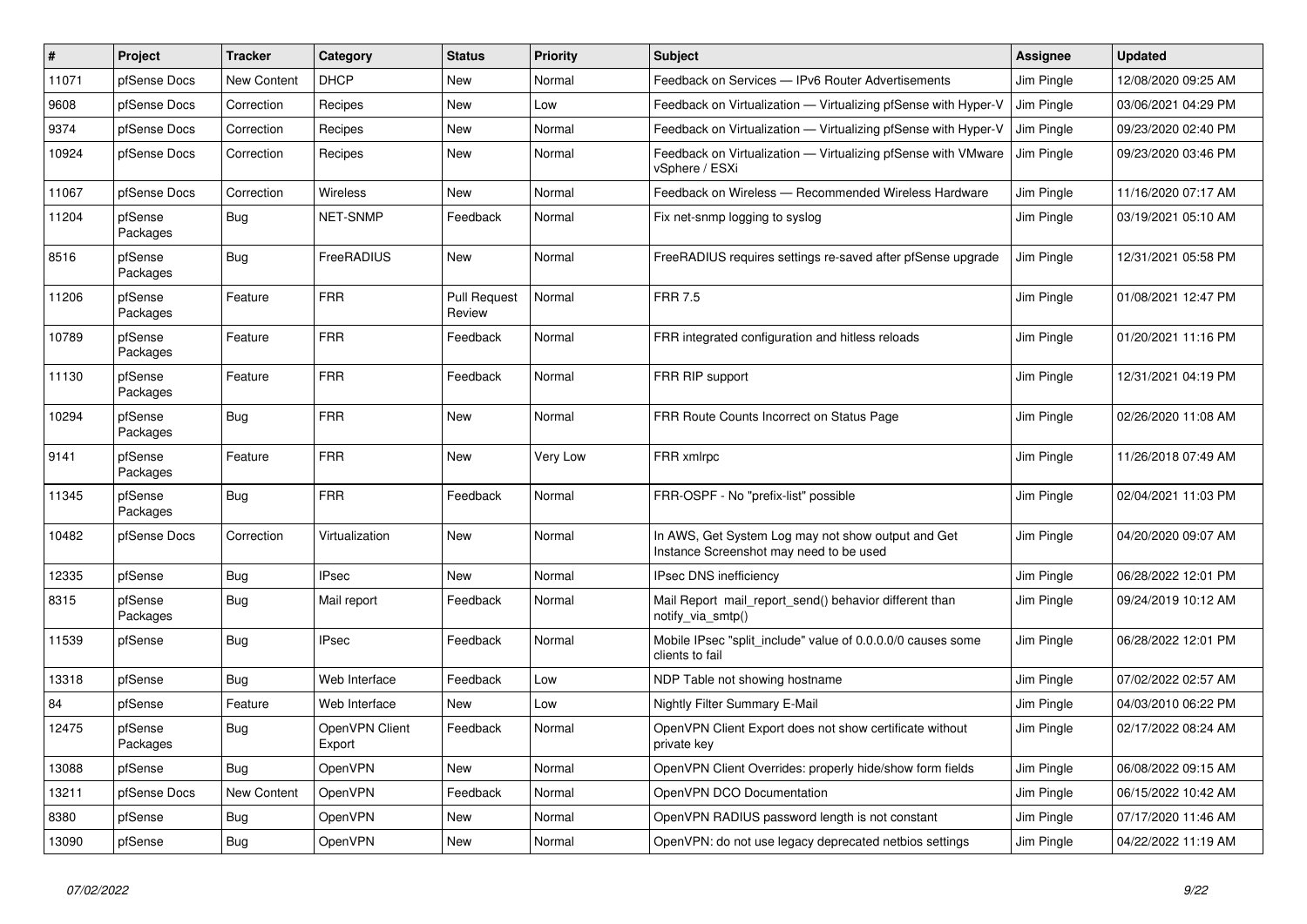| #     | Project             | <b>Tracker</b> | Category                   | <b>Status</b>                 | <b>Priority</b> | <b>Subject</b>                                                                                                                                 | Assignee   | <b>Updated</b>      |
|-------|---------------------|----------------|----------------------------|-------------------------------|-----------------|------------------------------------------------------------------------------------------------------------------------------------------------|------------|---------------------|
| 13085 | pfSense             | Feature        | OpenVPN                    | <b>Pull Request</b><br>Review | Normal          | OpenVPN: expose NBDD servers in GUI + fix GUI bugs                                                                                             | Jim Pingle | 04/22/2022 11:09 AM |
| 13089 | pfSense             | Bug            | OpenVPN                    | <b>New</b>                    | Normal          | OpenVPN: fix some netbios options were preserved even if teh<br>Netbios option was unchecked                                                   | Jim Pingle | 04/22/2022 11:06 AM |
| 13054 | pfSense             | Feature        | Package System             | <b>New</b>                    | Normal          | Package plugin hook for web server configuration stanzas                                                                                       | Jim Pingle | 04/12/2022 03:04 PM |
| 12549 | pfSense             | Regression     | <b>IPsec</b>               | New                           | Normal          | Per-user Mobile IPsec settings are not applied to connecting<br>mobile clients                                                                 | Jim Pingle | 06/28/2022 12:01 PM |
| 13228 | pfSense             | <b>Bug</b>     | Interfaces                 | <b>New</b>                    | Normal          | Recovering interface gateway may not be added back into<br>gateway groups and rules when expected                                              | Jim Pingle | 06/29/2022 04:31 PM |
| 12963 | pfSense<br>Packages | Feature        | Nmap                       | Feedback                      | Normal          | Run nmap scans in the background                                                                                                               | Jim Pingle | 06/06/2022 06:55 PM |
| 13258 | pfSense             | Bug            | Console Menu               | <b>Pull Request</b><br>Review | Low             | secret menu option 100                                                                                                                         | Jim Pingle | 06/28/2022 12:01 PM |
| 12811 | pfSense             | Bug            | Gateway Monitoring         | <b>New</b>                    | Normal          | Services are not restarted when PPP interfaces connect                                                                                         | Jim Pingle | 06/30/2022 03:18 AM |
| 13255 | pfSense<br>Packages | Todo           | OpenVPN Client<br>Export   | <b>New</b>                    | Normal          | Set PKCS#12 algorithm when exporting OpenVPN ZIP or<br>Windows bundles                                                                         | Jim Pingle | 06/08/2022 10:37 AM |
| 9335  | pfSense<br>Packages | <b>Bug</b>     | haproxy                    | Feedback                      | Normal          | Stored XSS in HAProxy / haproxy_listeners_edit.php                                                                                             | Jim Pingle | 02/18/2019 09:35 AM |
| 6569  | pfSense             | Feature        | <b>NTPD</b>                | <b>New</b>                    | Normal          | Support Rockwell ZODIAC binary protocol (Jupiter receiver) for<br>high precision                                                               | Jim Pingle | 07/18/2016 11:45 AM |
| 11301 | pfSense<br>Packages | Feature        | <b>FRR</b>                 | Feedback                      | Normal          | Switch FRR to use default rc file as a service control base                                                                                    | Jim Pingle | 01/28/2021 09:35 AM |
| 13132 | pfSense             | Bug            | Backup / Restore           | <b>New</b>                    | Normal          | Two SSHDATA Sections in Restored Config Breaks Unit                                                                                            | Jim Pingle | 06/29/2022 07:53 AM |
| 13245 | pfSense             | Feature        | Aliases / Tables           | <b>Pull Request</b><br>Review | Normal          | Type column on Alias lists                                                                                                                     | Jim Pingle | 06/28/2022 12:01 PM |
| 13229 | pfSense Docs        | Todo           | Captive Portal             | Feedback                      | Normal          | Update documentation for IPFW to PF transition for Limiters<br>and Captive Portal                                                              | Jim Pingle | 05/27/2022 03:04 PM |
| 9370  | pfSense Docs        | Correction     | General                    | In Progress                   | Normal          | Update old screenshots                                                                                                                         | Jim Pingle | 12/03/2021 09:55 AM |
| 10821 | pfSense Docs        | Correction     | General                    | New                           | Normal          | Use neutral language alternatives                                                                                                              | Jim Pingle | 09/23/2020 10:43 AM |
| 13240 | pfSense             | Bug            | Rules / NAT                | <b>New</b>                    | Normal          | User is forced to pick an NPt destination IPv6 prefix length even<br>when choosing a drop-down entry which contains a defined<br>prefix length | Jim Pingle | 06/28/2022 12:01 PM |
| 13272 | pfSense             | Bug            | <b>Captive Portal</b>      | <b>Pull Request</b><br>Review | Very Low        | Voucher CSV output has leading space before voucher code                                                                                       | Jim Pingle | 06/28/2022 12:01 PM |
| 7248  | pfSense             | Feature        | <b>IPsec</b>               | <b>New</b>                    | Normal          | Web UI for IPSec settings should warn about poor security<br>choices                                                                           | Jim Pingle | 10/31/2019 12:15 PM |
| 13108 | pfSense Docs        | Todo           | Installation /<br>Upgrades | <b>New</b>                    | Normal          | ZFS filesystem implications                                                                                                                    | Jim Pingle | 04/27/2022 03:18 PM |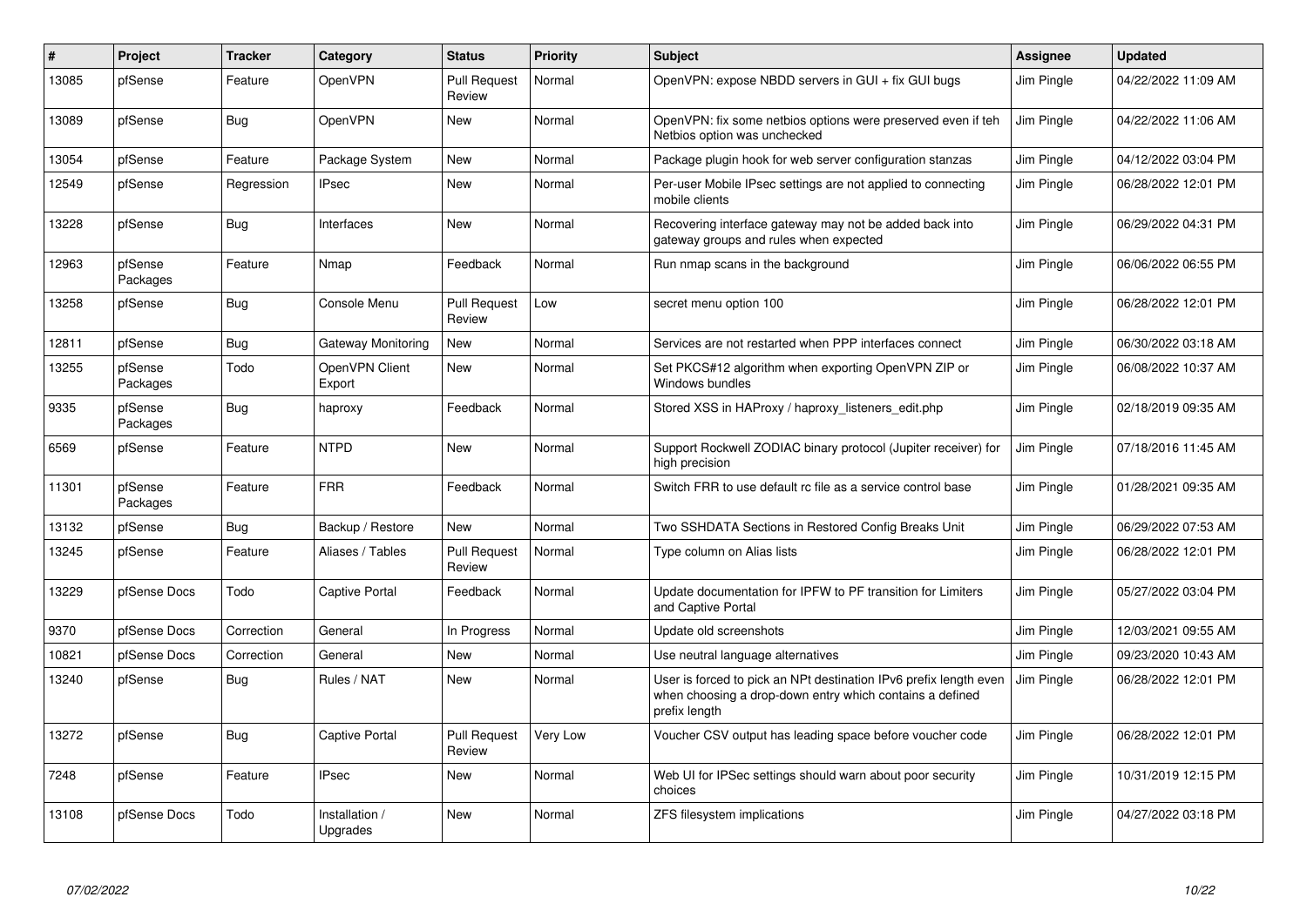| #     | Project             | <b>Tracker</b> | Category                            | <b>Status</b>                 | Priority       | Subject                                                                                                                | <b>Assignee</b>        | <b>Updated</b>      |
|-------|---------------------|----------------|-------------------------------------|-------------------------------|----------------|------------------------------------------------------------------------------------------------------------------------|------------------------|---------------------|
| 8852  | pfSense Docs        | Correction     | <b>DHCP</b>                         | New                           | Normal         | [feedback form] Unclear about "Client Identifier" in a static<br>mapping                                               | Jim Pingle             | 09/23/2020 02:30 PM |
| 6727  | pfSense             | Todo           | Web Interface                       | New                           | Very Low       | Missing file apple-touch-icon-precomposed.png?                                                                         | <b>Jared Dillard</b>   | 08/18/2016 02:10 PM |
| 6696  | pfSense             | Bug            | <b>Traffic Shaper</b><br>(ALTQ)     | New                           | Low            | Add configure link to Status > Queues error message if traffic<br>shaping not configured                               | <b>Jared Dillard</b>   | 08/21/2019 08:55 AM |
| 1675  | pfSense             | Bug            | <b>Captive Portal</b>               | New                           | Normal         | Captive portal logout problems with pop-up blockers.                                                                   | <b>Jared Dillard</b>   | 03/28/2016 01:37 PM |
| 5480  | pfSense             | Todo           | Web Interface                       | New                           | Low            | inconsistent display of default values in fields                                                                       | Jared Dillard          | 03/01/2016 04:59 PM |
| 10892 | pfSense             | Bug            | Rules / NAT                         | New                           | Low            | Large number of VLAN/LANs make floating rules are to read                                                              | <b>Jared Dillard</b>   | 02/01/2021 03:29 PM |
| 7387  | pfSense             | Bug            | Dashboard                           | New                           | Low            | New Traffic Graph in dashboard resets inverted view to normal<br>view                                                  | <b>Jared Dillard</b>   | 12/11/2021 08:14 PM |
| 9537  | pfSense<br>Packages | <b>Bug</b>     | <b>Status Traffic Totals</b>        | New                           | Normal         | One month offset in displayed data between time changes                                                                | <b>Jared Dillard</b>   | 05/01/2020 08:27 AM |
| 8274  | pfSense             | Feature        | <b>Traffic Graphs</b>               | <b>New</b>                    | Normal         | Reverse Inverse Traffic Graph View                                                                                     | <b>Jared Dillard</b>   | 08/14/2019 10:31 AM |
| 5367  | pfSense             | Bug            | Web Interface                       | New                           | Normal         | Safari repeatedly tries to reload dashboard                                                                            | <b>Jared Dillard</b>   | 08/22/2016 11:08 AM |
| 7398  | pfSense             | Feature        | <b>Traffic Graphs</b>               | Assigned                      | Normal         | Show average value of bandwidth in/out on Dashboard trafic<br>graph                                                    | <b>Jared Dillard</b>   | 08/21/2019 08:56 AM |
| 8349  | pfSense             | Feature        | <b>Traffic Graphs</b>               | <b>New</b>                    | Normal         | Show the actual numerical information (upload/download<br>speeds) in the traffic graph dashboard widget                | Jared Dillard          | 02/28/2018 09:42 AM |
| 10429 | pfSense<br>Packages | <b>Bug</b>     | <b>Status Traffic Totals</b>        | <b>New</b>                    | Normal         | Status Traffic Total broken 2.4.5                                                                                      | <b>Jared Dillard</b>   | 02/27/2021 07:55 PM |
| 7267  | pfSense<br>Packages | <b>Bug</b>     | <b>Status Traffic Totals</b>        | <b>New</b>                    | Normal         | Status Traffic Totals - Stacked Bar - Scale not high enough                                                            | <b>Jared Dillard</b>   | 11/18/2020 07:38 AM |
| 7400  | pfSense             | <b>Bug</b>     | <b>Traffic Graphs</b>               | Assigned                      | Normal         | Traffic Graphs show bad data on 2.3.3 1                                                                                | <b>Jared Dillard</b>   | 12/31/2021 05:47 PM |
| 6752  | pfSense<br>Packages | Todo           | <b>Status Traffic Totals</b>        | New                           | Low            | Traffic Totals Data Summary Graph                                                                                      | Jared Dillard          | 11/08/2017 08:58 AM |
| 6026  | pfSense             | Bug            | Rules / NAT                         | <b>New</b>                    | Low            | webinterface, firewall rules, wrapping of columns or visible<br>(horizontal) scrollbar needed when contents doesnt fit | <b>Jared Dillard</b>   | 08/20/2019 03:40 PM |
| 6697  | pfSense             | Todo           | Web Interface                       | <b>New</b>                    | Low            | White squares around the numeric values in the Status /<br>Queues page                                                 | Jared Dillard          | 08/15/2016 03:19 AM |
| 6993  | pfSense             | <b>Bug</b>     | OpenVPN                             | <b>New</b>                    | Normal         | OpenVPN status error during CARP state transition                                                                      | James Webb             | 12/31/2021 05:44 PM |
| 13284 | pfSense<br>Packages | Feature        | FreeRADIUS                          | New                           | Normal         | Option to define "Issuer" in OPT configuration.                                                                        | Jakob<br>Nordgarden    | 06/19/2022 12:10 PM |
| 8072  | pfSense             | <b>Bug</b>     | <b>Traffic Shaper</b><br>(Limiters) | New                           | Normal         | Limiter / Queue mask issues?                                                                                           | Ivor Kreso             | 11/08/2017 07:56 PM |
| 13214 | pfSense<br>Packages | Bug            | node_exporter                       | <b>Pull Request</b><br>Review | Normal-package | AttributeError: 'NoneType' object has no attribute 'text'                                                              | lan Grindley           | 05/25/2022 08:20 AM |
| 6167  | pfSense             | <b>Bug</b>     | <b>IPsec</b>                        | Confirmed                     | Normal         | IPsec IPComp not working                                                                                               | George<br>Neville-Neil | 09/22/2020 06:07 PM |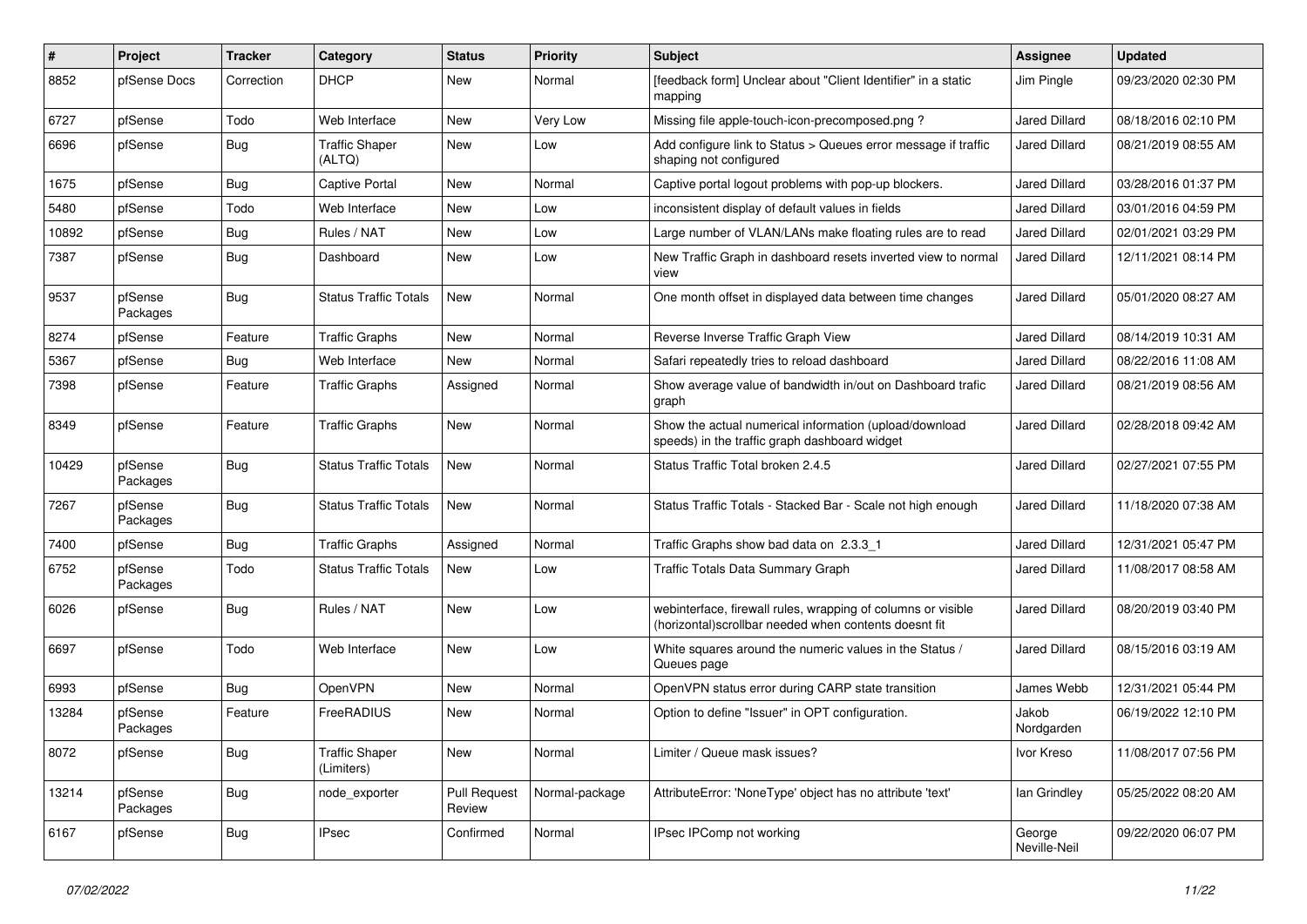| $\pmb{\sharp}$ | <b>Project</b>      | <b>Tracker</b> | Category           | <b>Status</b>                 | Priority | <b>Subject</b>                                                                                                                          | Assignee              | <b>Updated</b>      |
|----------------|---------------------|----------------|--------------------|-------------------------------|----------|-----------------------------------------------------------------------------------------------------------------------------------------|-----------------------|---------------------|
| 6873           | pfSense             | Bug            | DHCP (IPv6)        | <b>New</b>                    | Low      | radvd - Too many addresses in RDNSS section when<br>previously using DHCPv6                                                             | Dominic<br>McKeown    | 06/06/2018 10:45 AM |
| 13306          | pfSense<br>Packages | Todo           | Nut                | New                           | Normal   | Update NUT to version 2.8.0 to match FreeBSD Packages                                                                                   | Denny Page            | 06/27/2022 10:45 AM |
| 8309           | pfSense             | Feature        | Hardware / Drivers | New                           | Normal   | Include apuled driver to add support for LEDs on PC Engines<br><b>APU</b> boards                                                        | Darryn Storm          | 08/20/2019 08:47 AM |
| 12924          | pfSense<br>Packages | Bug            | WireGuard          | New                           | Normal   | <b>DNS Resolver WireGuard ACL Inconsistency</b>                                                                                         | Christian<br>McDonald | 04/10/2022 10:36 AM |
| 12756          | pfSense Docs        | Todo           | WireGuard          | <b>New</b>                    | Normal   | Feedback on pfSense Configuration Recipes - WireGuard<br>Remote Access VPN Configuration Example                                        | Christian<br>McDonald | 05/31/2022 11:42 AM |
| 12760          | pfSense<br>Packages | Bug            | WireGuard          | <b>New</b>                    | Normal   | Link-local addresses disallowed on Wireguard interfaces                                                                                 | Christian<br>McDonald | 02/07/2022 03:50 AM |
| 12715          | pfSense             | Bug            | Authentication     | New                           | Normal   | Long system startup time when LDAP is configured and<br>unavailable during startup.                                                     | Christian<br>McDonald | 01/24/2022 05:50 AM |
| 6651           | pfSense<br>Packages | Feature        | <b>FRR</b>         | Feedback                      | Normal   | Loopback interfaces                                                                                                                     | Christian<br>McDonald | 12/25/2021 02:42 PM |
| 13115          | pfSense<br>Packages | Bug            | WireGuard          | Feedback                      | Normal   | Wire Guard panic due to KBI changes in $\ddot{\,}$ udp tun func t() $\ddot{\,}$                                                         | Christian<br>McDonald | 05/15/2022 10:47 AM |
| 12525          | pfSense<br>Packages | Feature        | WireGuard          | <b>New</b>                    | Normal   | WireGuard Tunnel restore configuration                                                                                                  | Christian<br>McDonald | 11/17/2021 07:15 AM |
| 12608          | pfSense<br>Packages | Bug            | WireGuard          | <b>New</b>                    | High     | WireGuard tunnels monitored by dpinger causing system to<br>stop routing completely in certain situations                               | Christian<br>McDonald | 12/16/2021 03:14 PM |
| 12513          | pfSense<br>Packages | Feature        | WireGuard          | New                           | Normal   | WireGuard Utilization Status (Beyond Active Connection)                                                                                 | Christian<br>McDonald | 12/22/2021 08:40 PM |
| 12526          | pfSense<br>Packages | Feature        | <b>WireGuard</b>   | <b>New</b>                    | Normal   | <b>WireGuard Widget</b>                                                                                                                 | Christian<br>McDonald | 11/17/2021 07:15 AM |
| 13205          | pfSense Docs        | New Content    | Backup / Restore   | Feedback                      | Normal   | <b>ZFS Boot Environment documentation</b>                                                                                               | Christian<br>McDonald | 05/31/2022 10:55 AM |
| 13093          | pfSense             | <b>Bug</b>     | Authentication     | In Progress                   | Normal   | LDAP authentication fails with extended query and RFC2307<br>group lookups enabled                                                      | Chris Linstruth       | 06/28/2022 06:09 PM |
| 12782          | pfSense             | Todo           | Build / Release    | <b>New</b>                    | Normal   | Disable compatibility flag                                                                                                              | <b>Brad Davis</b>     | 06/28/2022 12:01 PM |
| 13096          | pfSense<br>Packages | Feature        | Snort              | Feedback                      | Normal   | Improve robustness of Snort Rules Update Log size limitation<br>logic                                                                   | <b>Bill Meeks</b>     | 04/25/2022 12:22 PM |
| 12979          | pfSense<br>Packages | <b>Bug</b>     | Snort              | <b>Pull Request</b><br>Review | High     | Snort Rules Update Process Using Deprecated FreeBSD<br><b>Subdirectory Name</b>                                                         | <b>Bill Meeks</b>     | 03/24/2022 09:02 AM |
| 13095          | pfSense<br>Packages | Bug            | Snort              | Feedback                      | Normal   | Snort VRT change in Shared Object Rules path name results in<br>failure to extract and update Snort Shared Object Rules when<br>enabled | <b>Bill Meeks</b>     | 04/25/2022 12:22 PM |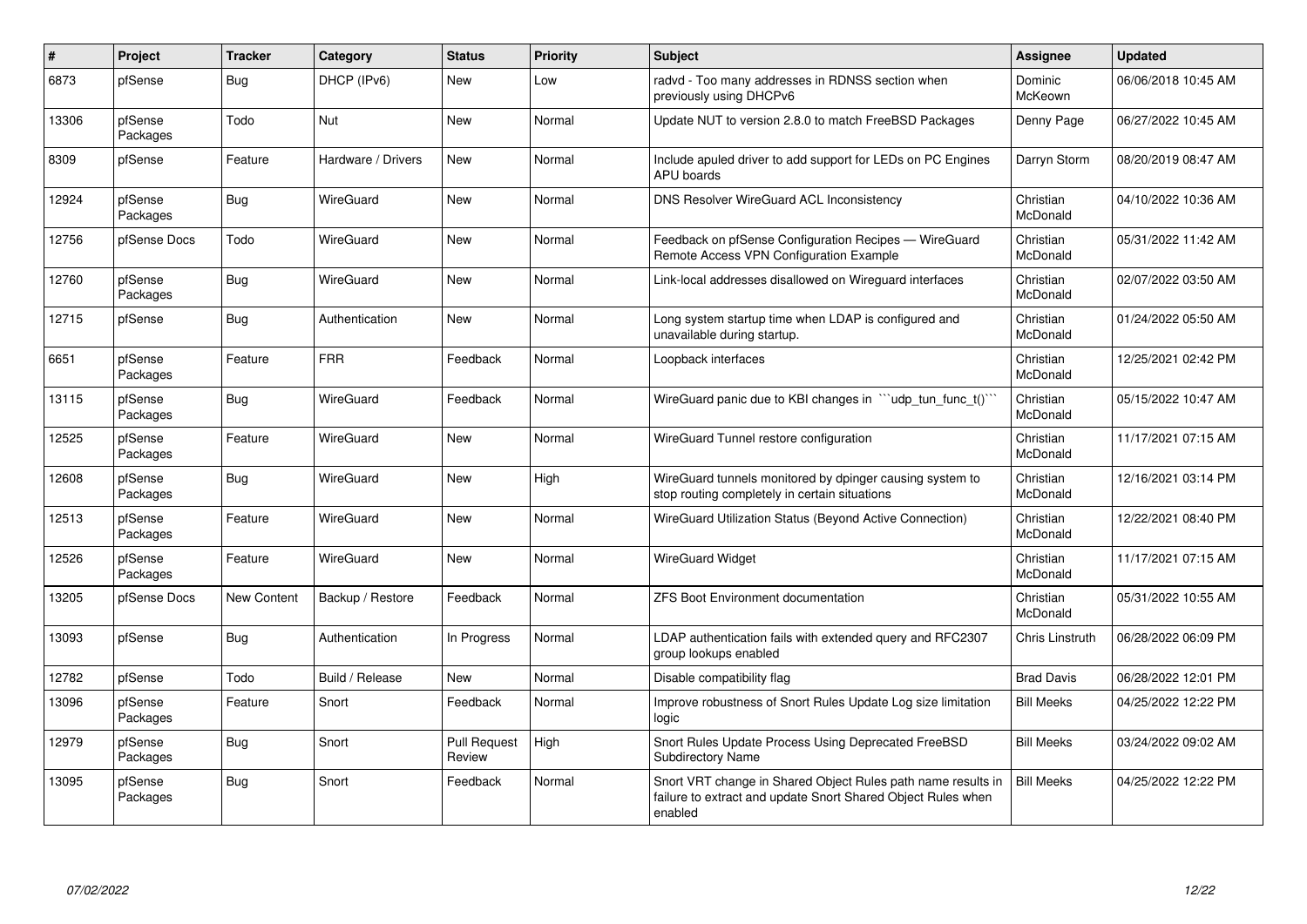| #     | Project             | <b>Tracker</b> | Category                            | <b>Status</b> | <b>Priority</b> | Subject                                                                                                                             | Assignee                              | <b>Updated</b>      |
|-------|---------------------|----------------|-------------------------------------|---------------|-----------------|-------------------------------------------------------------------------------------------------------------------------------------|---------------------------------------|---------------------|
| 10199 | pfSense             | Todo           | Translations                        | New           | Very Low        | Improve Spanish translation interface                                                                                               | Aluisco Miguel<br>Ricardo<br>Mastrapa | 01/22/2020 09:22 AM |
| 12573 | pfSense<br>Packages | Feature        | New Package<br>Request              | New           | Normal          | Dashboard widget with external connection map                                                                                       | aleksei<br>prokofiev                  | 12/07/2021 07:38 AM |
| 12612 | pfSense             | Bug            | <b>DNS Resolver</b>                 | New           | Normal          | DNS Resolver is restarted during every "rc.newwanip" event                                                                          |                                       | 06/28/2022 12:01 PM |
| 5850  | pfSense             | Feature        | User Manager /<br>Privileges        | New           | Normal          | Limit "WebCfg - System: User Manager page" privilege to<br>non-admins and non-admin groups                                          |                                       | 02/19/2017 10:04 AM |
| 2358  | pfSense             | Feature        | Rules / NAT                         | New           | Normal          | NAT64 Support                                                                                                                       |                                       | 04/16/2022 06:52 PM |
| 12215 | pfSense             | Regression     | OpenVPN                             | Feedback      | Normal          | OpenVPN does not resync when running on a gateway group                                                                             |                                       | 12/22/2021 05:49 AM |
| 8177  | pfSense             | Bug            | Package System                      | New           | Normal          | "/xsl/package.xsl" is referenced in package XML files but not<br>on the firewall                                                    |                                       | 08/14/2019 09:56 AM |
| 11956 | pfSense             | Feature        | Web Interface                       | New           | Normal          | "add" button in the top of pages with many user-added items                                                                         |                                       | 07/10/2021 01:01 PM |
| 10712 | pfSense             | Bug            | Rules / NAT                         | New           | Normal          | "default allow LAN IPv6 to any" rule does not work right after<br>boot when using IPv6 PD                                           |                                       | 06/30/2020 12:17 AM |
| 12552 | pfSense             | <b>Bug</b>     | OpenVPN                             | <b>New</b>    | Normal          | "Pull DNS" option within OpenVPN client does not cause<br>pfSense to use DNS servers assigned by remote OpenVPN<br>server           |                                       | 12/08/2021 08:45 AM |
| 7459  | pfSense             | Feature        | Diagnostics                         | <b>New</b>    | Low             | "Refresh" button for Diagnostics/Tables display                                                                                     |                                       | 08/21/2019 09:27 AM |
| 11548 | pfSense             | Bug            | Rules / NAT                         | New           | Normal          | "rule expands to no valid combination" error from port forward<br>automatic rule mixing IPv4 and IPv6 elements                      |                                       | 02/27/2021 03:18 PM |
| 10909 | pfSense<br>Packages | Feature        | <b>PIMD</b>                         | New           | Normal          | #define MAXVIFS 32 to 64                                                                                                            |                                       | 04/21/2022 12:39 PM |
| 11418 | pfSense             | <b>Bug</b>     | <b>IPsec</b>                        | New           | Very Low        | 'NAT-T: Force' is broken for IPv6 IPsec                                                                                             |                                       | 02/16/2021 08:25 AM |
| 8176  | pfSense             | Bug            | Package System                      | New           | Normal          | /schema/packages.dtd -- referenced in *xml, but missing?                                                                            |                                       | 12/09/2017 06:52 PM |
| 10900 | pfSense<br>Packages | Bug            | Backup                              | Feedback      | Normal          | /packages/backup/backup.php?a=download&t=backup HTTP<br>504, or Sends PHP Error Message as ASCII/Text file Named<br>pfsense.bak.tgz |                                       | 04/05/2022 01:51 AM |
| 7730  | pfSense             | Bug            | Interfaces                          | New           | High            | 2.3.4_1 greX: loop detected when hit save on filter rules or<br>interfaces                                                          |                                       | 07/27/2017 08:16 AM |
| 8207  | pfSense             | <b>Bug</b>     | <b>Operating System</b>             | New           | Normal          | 2.4 cannot boot as a Xen VM with more than 7 NICs                                                                                   |                                       | 06/25/2022 05:42 PM |
| 8963  | pfSense             | Bug            | <b>Traffic Shaper</b><br>(Limiters) | New           | Normal          | 2.4.4 Limiters don't work after CARP fail-over                                                                                      |                                       | 12/10/2018 06:40 AM |
| 12796 | pfSense             | <b>Bug</b>     | Upgrade                             | Confirmed     | Normal          | 2.5.2 -> 2.6.0 upgrade segfaults if certain packages are<br>installed.                                                              |                                       | 05/24/2022 07:43 AM |
| 1388  | pfSense             | Feature        | Multi-WAN                           | New           | Normal          | 3G outbound failover connection with auto dial-up and hang-up                                                                       |                                       | 08/21/2019 11:27 AM |
| 5253  | pfSense             | <b>Bug</b>     | PPP Interfaces                      | New           | Normal          | 3gstats.php 100% CPU                                                                                                                |                                       | 01/08/2022 05:02 PM |
| 12832 | pfSense Plus        | Feature        | Hardware / Drivers                  | New           | Very Low        | 6100 configurable Blinking Blue LED                                                                                                 |                                       | 02/22/2022 07:30 AM |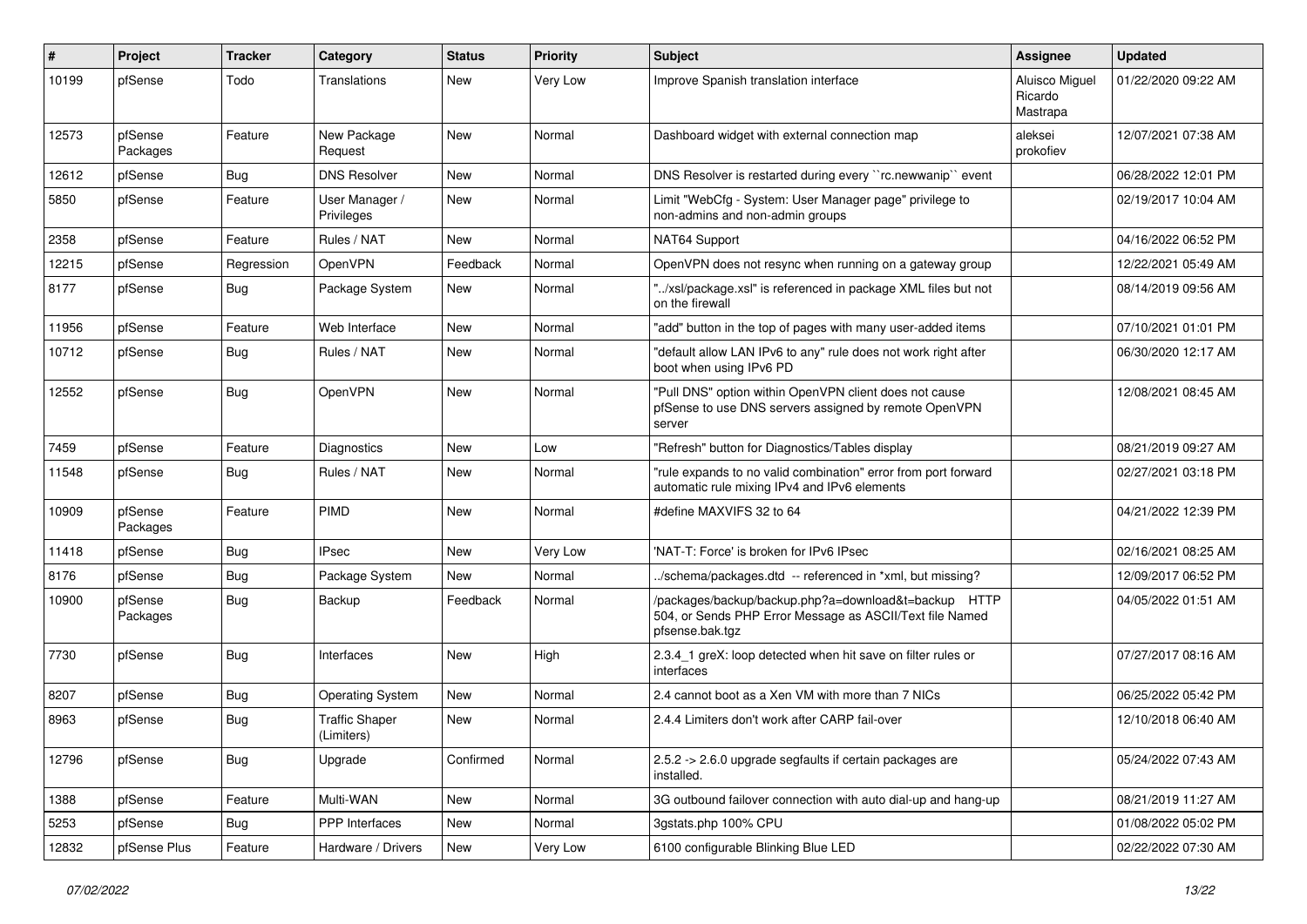| ∦     | Project             | <b>Tracker</b> | Category                        | <b>Status</b> | Priority | <b>Subject</b>                                                                                                      | <b>Assignee</b> | <b>Updated</b>      |
|-------|---------------------|----------------|---------------------------------|---------------|----------|---------------------------------------------------------------------------------------------------------------------|-----------------|---------------------|
| 2117  | pfSense             | Feature        | <b>Operating System</b>         | New           | Normal   | 6RD support for ISPs like Swisscom                                                                                  |                 | 08/22/2014 10:40 AM |
| 9585  | pfSense             | Bug            | Interfaces                      | <b>New</b>    | Normal   | 6RD: Unable to reach hosts on within same 6rd-domain                                                                |                 | 08/14/2019 02:39 PM |
| 9749  | pfSense<br>Packages | Feature        | Status Monitoring               | New           | Normal   | 95th percentile missing for quality in monitoring                                                                   |                 | 09/12/2019 10:39 AM |
| 7899  | pfSense             | Bug            | <b>Traffic Shaper</b><br>(ALTQ) | New           | Normal   | a floating 'match' rule on LAN does not put traffic from a<br>broswer on a clientpc into a shaper queue             |                 | 09/28/2017 09:16 AM |
| 1924  | pfSense             | Feature        | <b>Captive Portal</b>           | New           | Normal   | Ability of CP's allowed IP addresses to use aliases                                                                 |                 | 07/26/2018 04:28 AM |
| 12665 | pfSense             | Feature        | Rules / NAT                     | New           | Normal   | Ability to add custom pf rules from the GUI                                                                         |                 | 01/07/2022 09:30 AM |
| 7405  | pfSense             | Feature        | DHCP (IPv4)                     | New           | Normal   | Ability to add dhcp host reservations from "Diagnostics -> ARP<br>table"                                            |                 | 10/12/2020 08:22 AM |
| 8532  | pfSense             | Feature        | <b>OpenVPN</b>                  | New           | Low      | Ability to add metric to pushed routes                                                                              |                 | 05/22/2018 07:45 AM |
| 8236  | pfSense             | Feature        | <b>DNS Resolver</b>             | New           | Normal   | Ability to configure "forward-first" and "forward-host" options for<br>more robust domain overrides in DNS Resolver |                 | 12/26/2017 01:26 AM |
| 2218  | pfSense             | Feature        | CARP                            | New           | Normal   | Ability to delay CARP master status at boot time                                                                    |                 | 03/03/2021 11:57 AM |
| 855   | pfSense             | Feature        | Multi-WAN                       | New           | Normal   | Ability to selectively kill states on gateways recovery                                                             |                 | 03/11/2022 08:30 AM |
| 7495  | pfSense             | Feature        | <b>DNS Resolver</b>             | New           | Low      | Ability to set TTL for local for Unbound host overrides and dhcp<br>leases                                          |                 | 03/06/2018 09:46 AM |
| 628   | pfSense             | Feature        | Web Interface                   | New           | Low      | Ability to specify listen IP address of management services<br>(SSH, web interface)                                 |                 | 07/09/2021 01:21 PM |
| 9725  | pfSense<br>Packages | Feature        | <b>ACME</b>                     | New           | Very Low | Ability to use template variables in acme package                                                                   |                 | 09/04/2019 07:12 AM |
| 3185  | pfSense             | Feature        | DHCP (IPv6)                     | New           | Normal   | Accommodate a DHCPv6 failover-like mechanism                                                                        |                 | 11/24/2017 10:44 AM |
| 8213  | pfSense<br>Packages | <b>Bug</b>     | haproxy                         | New           | Normal   | acl src file not populated from alias                                                                               |                 | 12/21/2017 02:02 PM |
| 9299  | pfSense<br>Packages | Feature        | <b>ACME</b>                     | New           | Normal   | ACME package : Automate add/remove firewall rule for port<br>forwarding                                             |                 | 01/30/2019 10:09 PM |
| 9833  | pfSense<br>Packages | Feature        | <b>ACME</b>                     | <b>New</b>    | Normal   | ACME: add ability to use custom ACME server                                                                         |                 | 04/07/2022 11:31 AM |
| 8560  | pfSense<br>Packages | Bug            | <b>ACME</b>                     | New           | Normal   | ACME: can't update DNS records in DNSMadeEasy registar for<br>several domains with different API keys/ids           |                 | 06/08/2018 01:28 PM |
| 8285  | pfSense             | Bug            | Web Interface                   | New           | Normal   | Actions on stale data may result in catastrophic results                                                            |                 | 01/16/2018 08:08 PM |
| 12570 | pfSense Docs        | Correction     | General                         | New           | Normal   | Active appliance list missing 6100                                                                                  |                 | 12/06/2021 11:41 AM |
| 13136 | pfSense<br>Packages | Feature        | pfBlockerNG                     | New           | Normal   | Add crypt0rr DNS-over-HTTPS (DOH) provider list feeds                                                               |                 | 05/07/2022 02:27 AM |
| 96    | pfSense             | Feature        | Rules / NAT                     | New           | Normal   | Add "All local networks" to source and destination drop down<br>boxen in firewall rules                             |                 | 02/06/2016 04:53 AM |
| 8224  | pfSense<br>Packages | Feature        | FreeRADIUS                      | New           | Normal   | Add "OU" field to FreeRADIUS page                                                                                   |                 | 02/21/2018 12:53 AM |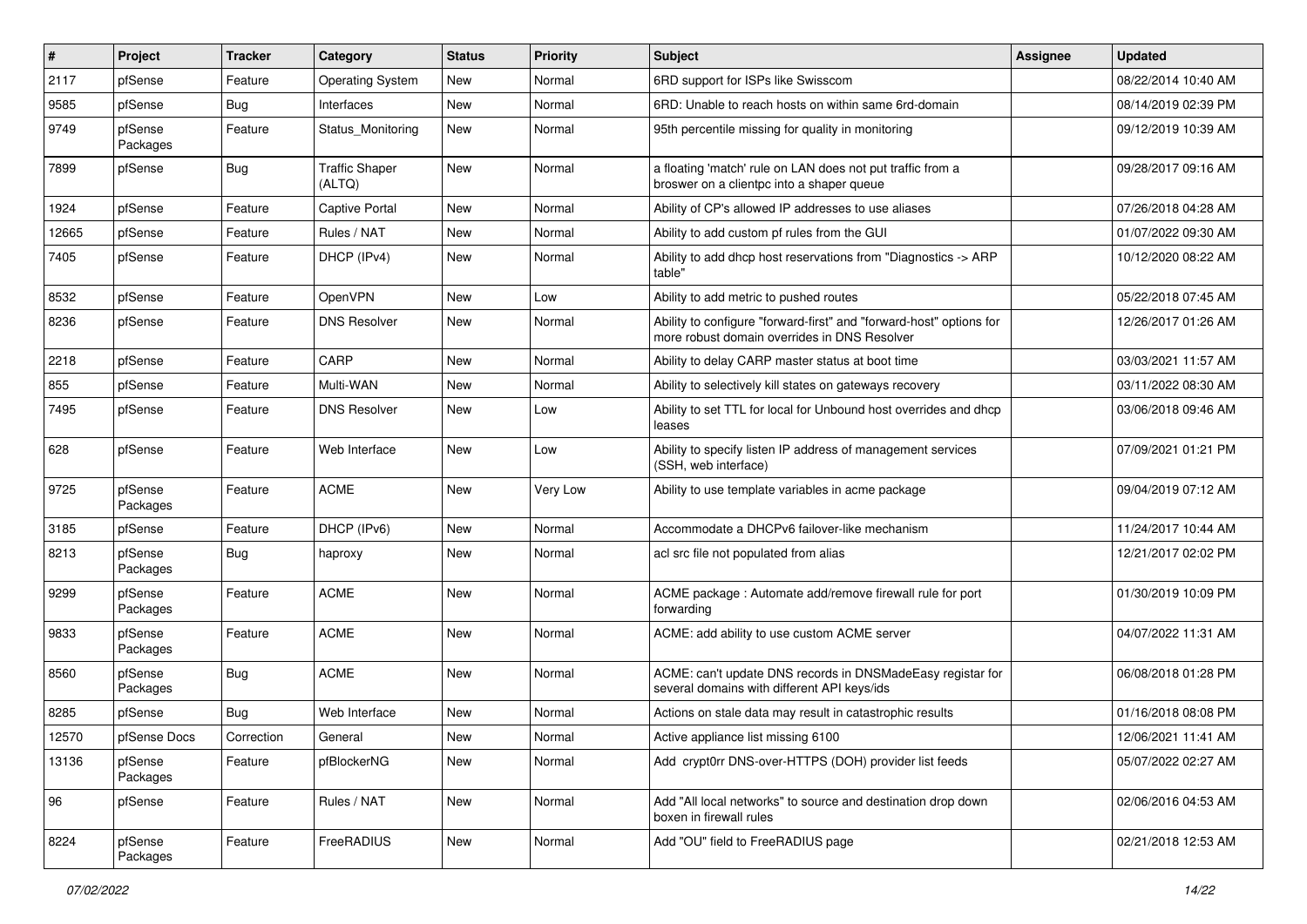| #     | Project             | <b>Tracker</b> | Category                        | <b>Status</b>                 | Priority | <b>Subject</b>                                                                               | Assignee | <b>Updated</b>      |
|-------|---------------------|----------------|---------------------------------|-------------------------------|----------|----------------------------------------------------------------------------------------------|----------|---------------------|
| 12162 | pfSense Docs        | Todo           | Products                        | New                           | Normal   | Add "usb reset" as possible solution for non-booting flash drives<br>on the SG-1100          |          | 10/07/2021 02:19 PM |
| 12025 | pfSense             | Todo           | Web Interface                   | New                           | Very Low | Add 1:1 Validation to Notify Someone They are 1:1 NAT'ing an<br><b>Interface Address</b>     |          | 06/11/2021 10:05 AM |
| 12546 | pfSense Plus        | Feature        | Authentication                  | New                           | Normal   | Add 2FA Support to pfSense Plus Local Database<br>Authentication                             |          | 06/25/2022 05:30 PM |
| 5474  | pfSense             | Feature        | Interfaces                      | New                           | Normal   | Add 802.1x configuration to wired interfaces.                                                |          | 03/16/2016 04:32 PM |
| 4776  | pfSense             | Feature        | <b>Wireless</b>                 | New                           | Normal   | Add 802.1x dynamic vlan support                                                              |          | 10/02/2020 07:42 AM |
| 7888  | pfSense             | Feature        | Package System                  | New                           | Normal   | Add a button in package manager GUI to upgrade all packages                                  |          | 09/28/2017 05:50 AM |
| 7761  | pfSense             | Feature        | Rules / NAT                     | New                           | Normal   | Add a way to match on IPv6 proto=0 (hop-by-hop header<br>extension)                          |          | 08/13/2019 03:49 PM |
| 6917  | pfSense             | Feature        | Upgrade                         | New                           | Normal   | Add ability to choose from what IP/IFACE you search for<br>updates                           |          | 11/11/2016 09:51 AM |
| 6038  | pfSense             | Feature        | Interfaces                      | New                           | Normal   | Add ability to configure which interface is chosen for defining<br>hostname IP in /etc/hosts |          | 07/07/2017 09:56 AM |
| 12190 | pfSense             | Feature        | Rules / NAT                     | New                           | Normal   | Add ability to reference ipv6 prefix in firewall rules and aliases                           |          | 08/05/2021 01:47 PM |
| 12551 | pfSense             | Feature        | <b>DNS Resolver</b>             | New                           | Low      | Add ability to set DNS resolver search domain list                                           |          | 12/01/2021 11:18 AM |
| 11156 | pfSense<br>Packages | Feature        | pfBlockerNG                     | New                           | Normal   | Add an option include subdomains for the noAAAA feature                                      |          | 12/11/2020 10:19 AM |
| 12300 | pfSense             | Feature        | Hardware / Drivers              | New                           | Normal   | Add Aquantia Atlantic driver to pfsense                                                      |          | 09/14/2021 06:49 AM |
| 13304 | pfSense             | Feature        | <b>Traffic Shaper</b><br>(ALTQ) | <b>Pull Request</b><br>Review | Normal   | Add Broadcom Netextreme II (bxe) to the altq capable check                                   |          | 06/28/2022 12:01 PM |
| 10466 | pfSense<br>Packages | Feature        | Suricata                        | New                           | Low      | Add checkbox to Suricata blocked host view to resolve all<br>resolvable IP's automatically   |          | 02/02/2022 06:04 PM |
| 12564 | pfSense             | Feature        | Aliases / Tables                | New                           | Low      | add column to show that an Alias is in use by or not                                         |          | 12/04/2021 07:25 PM |
| 10962 | pfSense             | Feature        | Dynamic DNS                     | New                           | Normal   | Add Cpanel support for Dynamic DNS Clients                                                   |          | 12/28/2020 01:56 PM |
| 9912  | pfSense<br>Packages | Feature        | ntop                            | New                           | Normal   | add custom DPI to ntopng                                                                     |          | 11/18/2019 10:57 AM |
| 10395 | pfSense             | Feature        | Dashboard                       | New                           | Low      | Add Dashboard System Information support for more PC<br>Engines APU boards                   |          | 02/17/2022 01:02 AM |
| 12097 | pfSense<br>Packages | Feature        | pfBlockerNG                     | New                           | Normal   | Add dnsbl and geoip logs to system log                                                       |          | 07/06/2021 01:25 PM |
| 12805 | pfSense Docs        | New Content    | General                         | New                           | Very Low | Add documentation about what triggers a notfication                                          |          | 02/15/2022 05:10 PM |
| 11369 | pfSense             | Feature        | <b>Operating System</b>         | New                           | Low      | add Enabling IPv6 Source Address Validation support                                          |          | 02/04/2021 10:03 AM |
| 3899  | pfSense             | Feature        | Web Interface                   | New                           | Normal   | Add feature to allow reordering of <package> items in<br/>config.xml</package>               |          | 09/27/2014 04:40 PM |
| 13201 | pfSense<br>Packages | Feature        | pfBlockerNG                     | New                           | Normal   | Add FireHol Security IP Feeds                                                                |          | 05/23/2022 06:34 AM |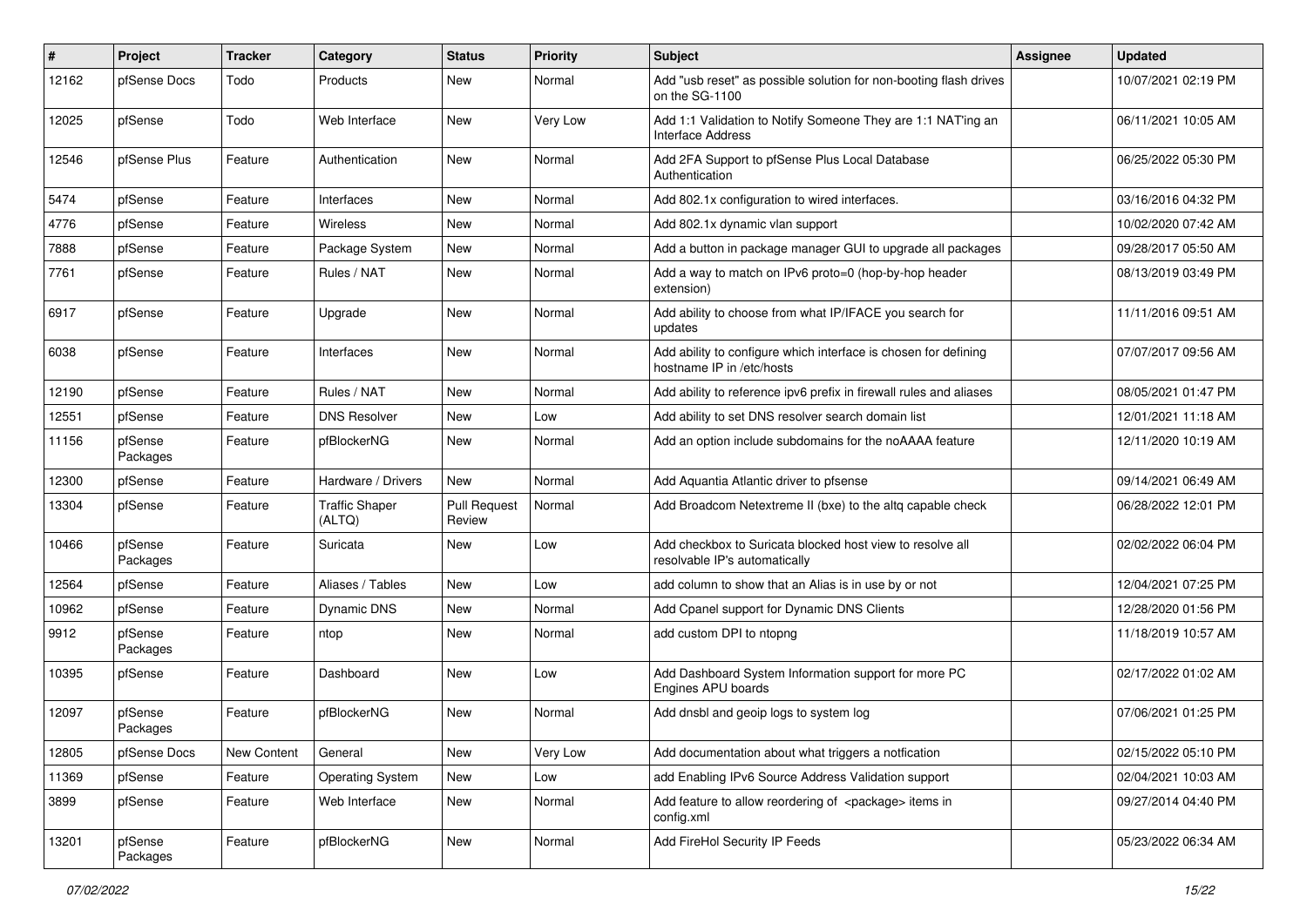| $\#$  | Project             | <b>Tracker</b> | Category                    | <b>Status</b> | Priority | <b>Subject</b>                                                                                      | <b>Assignee</b> | <b>Updated</b>      |
|-------|---------------------|----------------|-----------------------------|---------------|----------|-----------------------------------------------------------------------------------------------------|-----------------|---------------------|
| 12465 | pfSense<br>Packages | Feature        | haproxy                     | New           | Normal   | Add forwardfor advanced usecases                                                                    |                 | 10/16/2021 07:35 PM |
| 7720  | pfSense             | Feature        | Hardware / Drivers          | New           | Normal   | Add general watchdog kernel modules (like ichwd) and<br>watchdogd support in the GUI.               |                 | 08/19/2019 01:20 PM |
| 8372  | pfSense             | Feature        | Logging                     | <b>New</b>    | Normal   | add gui setting to adjust refresh rate for dynamic firewall logs                                    |                 | 08/14/2019 10:31 AM |
| 4628  | pfSense             | Feature        | Web Interface               | New           | Normal   | Add GUI to manage loader tunables (e.g. loader.conf.local)                                          |                 | 09/16/2015 04:28 PM |
| 13244 | pfSense             | Feature        | Web Interface               | New           | Normal   | Add help text under Timezone settings in the GUI                                                    |                 | 06/03/2022 01:00 PM |
| 6412  | pfSense             | Feature        | <b>Operating System</b>     | New           | Normal   | Add includedir directive for /var/etc/xinet.d to xinetd<br>configuration                            |                 | 08/13/2019 01:23 PM |
| 12711 | pfSense<br>Packages | Feature        | Telegraf                    | New           | Normal   | Add InfluxDB V2 support                                                                             |                 | 01/21/2022 02:54 AM |
| 746   | pfSense             | Feature        | Rules / NAT                 | <b>New</b>    | Normal   | Add interface group to source/dest drop downs                                                       |                 | 07/19/2010 05:10 PM |
| 12459 | pfSense             | Todo           | <b>Virtual IP Addresses</b> | <b>New</b>    | Normal   | Add IP Alias subnet input validation                                                                |                 | 10/15/2021 09:35 AM |
| 7626  | pfSense             | Feature        | Interfaces                  | New           | Normal   | Add IPoE support for WAN                                                                            |                 | 01/01/2022 12:31 AM |
| 9798  | pfSense<br>Packages | Feature        | pfBlockerNG                 | New           | Normal   | add ipv4 and ipv6 dnscrypt-resolvers feeds                                                          |                 | 10/14/2021 09:48 AM |
| 11703 | pfSense<br>Packages | Feature        | <b>FRR</b>                  | New           | Normal   | add Krill and Routinator support BGP RPKI                                                           |                 | 03/18/2021 07:47 PM |
| 12370 | pfSense             | Feature        | Rules / NAT                 | New           | Low      | Add limiters to Queue column on firewall rule list                                                  |                 | 09/14/2021 07:37 AM |
| 5307  | pfSense             | Feature        | <b>RRD Graphs</b>           | New           | Low      | Add logarithmic scale option to RRD graphs                                                          |                 | 10/14/2015 07:37 AM |
| 1136  | pfSense             | Feature        | Rules / NAT                 | New           | Normal   | Add logic to automatically avoid route-to for static route<br>networks                              |                 | 10/09/2018 05:11 AM |
| 12860 | pfSense<br>Packages | Feature        | New Package<br>Request      | New           | Normal   | add mmc-utils package to all images                                                                 |                 | 02/24/2022 07:18 AM |
| 8099  | pfSense<br>Packages | Feature        | Telegraf                    | New           | Normal   | Add more configuration flexibility to Telegraf                                                      |                 | 08/13/2019 09:39 AM |
| 8558  | pfSense             | Feature        | Web Interface               | <b>New</b>    | Normal   | Add more table sorting in various UI pages                                                          |                 | 08/21/2019 09:14 AM |
| 290   | pfSense             | Feature        | Multi-WAN                   | New           | Low      | Add Multi-WAN awareness to UPnP                                                                     |                 | 01/06/2016 05:24 PM |
| 753   | pfSense             | Feature        | <b>OpenVPN</b>              | New           | Normal   | Add OpenVPN foreign_option support                                                                  |                 | 09/02/2019 10:38 AM |
| 13009 | pfSense             | Feature        | OpenVPN                     | New           | Normal   | Add option for multiple remote addresses to OpenVPN Client                                          |                 | 03/31/2022 12:42 PM |
| 7800  | pfSense             | Feature        | Logging                     | New           | Normal   | Add option for state logging                                                                        |                 | 08/13/2019 03:51 PM |
| 7686  | pfSense<br>Packages | Feature        | haproxy                     | New           | Normal   | Add option in HAProxy to configure SSL defaults based on the<br>Mozilla SSL Configuration Generator |                 | 08/16/2019 01:09 PM |
| 11056 | pfSense             | Feature        | Interfaces                  | New           | Normal   | Add option to disable flow-control on interfaces in GUI                                             |                 | 11/11/2020 04:41 PM |
| 4098  | pfSense             | Feature        | Authentication              | New           | Normal   | Add option to force a password change on login                                                      |                 | 08/21/2019 10:31 AM |
| 12329 | pfSense<br>Packages | Feature        | Avahi                       | New           | Normal   | Add optional floating firewall rules for IPv4 and IPv6                                              |                 | 02/09/2022 04:43 PM |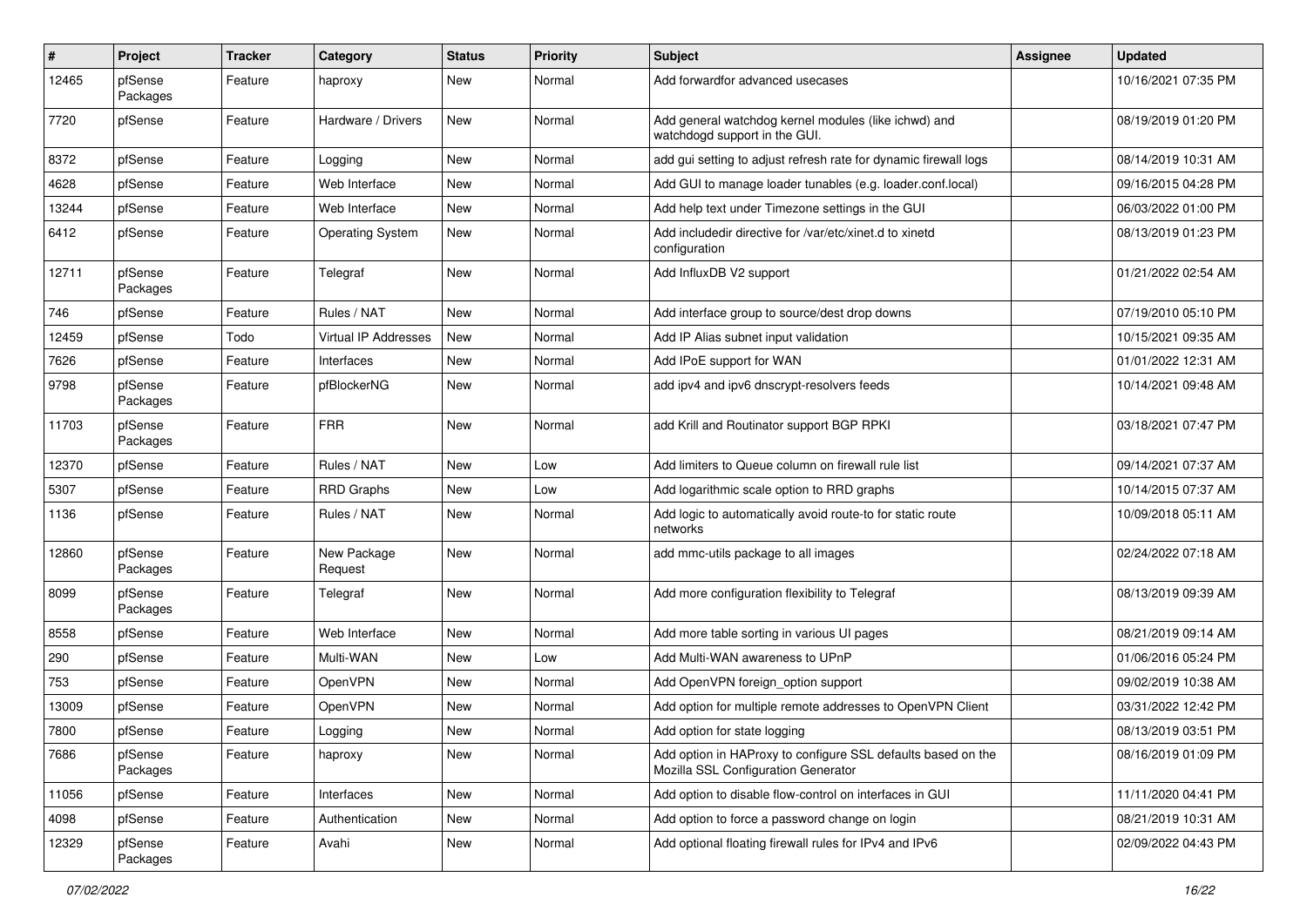| #     | Project             | <b>Tracker</b> | Category                        | <b>Status</b>                 | <b>Priority</b> | Subject                                                                                   | <b>Assignee</b> | <b>Updated</b>      |
|-------|---------------------|----------------|---------------------------------|-------------------------------|-----------------|-------------------------------------------------------------------------------------------|-----------------|---------------------|
| 8330  | pfSense             | Feature        | DHCP (IPv4)                     | New                           | Normal          | add options for ddns-local-address statements                                             |                 | 04/27/2021 12:31 PM |
| 3882  | pfSense             | Feature        | Web Interface                   | New                           | Normal          | Add OUI database to the base system, remove dependency on<br>nmap                         |                 | 03/08/2018 06:44 PM |
| 10547 | pfSense<br>Packages | Feature        | New Package<br>Request          | New                           | Normal          | Add package addrwatch. Addrwatch is like arpwatch but works<br>with ipv4 and ipv6         |                 | 05/11/2020 09:20 AM |
| 9315  | pfSense<br>Packages | Feature        | New Package<br>Request          | New                           | Normal          | Add Package: dnscrypt-proxy                                                               |                 | 03/05/2021 02:38 AM |
| 2771  | pfSense             | Feature        | Rules / NAT                     | New                           | Normal          | Add packet tracing simulator                                                              |                 | 08/13/2019 12:24 PM |
| 10839 | pfSense             | Feature        | <b>Traffic Shaper</b><br>(ALTQ) | New                           | Normal          | Add popular messengers to the Traffic Shaper Wizard                                       |                 | 08/18/2020 10:07 AM |
| 5360  | pfSense             | Feature        | UPnP/NAT-PMP                    | <b>New</b>                    | Normal          | Add possibility to configure independent "UPnP & NAT-PMP"<br>instances                    |                 | 10/31/2015 04:25 AM |
| 8216  | pfSense<br>Packages | Feature        | Telegraf                        | New                           | Normal          | Add prometheus output for telegraf                                                        |                 | 09/09/2020 05:33 AM |
| 6804  | pfSense             | Feature        | <b>Diagnostics</b>              | New                           | Very Low        | Add row counter into Diagnostics -> Edit File                                             |                 | 08/20/2019 03:44 PM |
| 9060  | pfSense             | Feature        | Logging                         | New                           | Normal          | add rule name filtering field for firewall log viewer                                     |                 | 08/14/2019 12:38 PM |
| 4997  | pfSense             | Feature        | Rules / NAT                     | New                           | Normal          | Add setting option to choose default log action for new firewall<br>rules                 |                 | 08/20/2019 03:29 PM |
| 9044  | pfSense<br>Packages | Feature        | New Package<br>Request          | New                           | Normal          | <b>Add SoftEther</b>                                                                      |                 | 11/02/2019 10:51 AM |
| 9222  | pfSense             | Feature        | Authentication                  | New                           | Normal          | Add sshguard log when release an IP                                                       |                 | 08/14/2019 01:00 PM |
| 13058 | pfSense             | Todo           | Rules / NAT                     | New                           | Normal          | Add static routes and directly connected networks back to policy<br>route negation rules  |                 | 04/13/2022 08:05 AM |
| 5525  | pfSense             | Feature        | OpenVPN                         | New                           | Normal          | Add static routes for OpenVPN client remote peer addresses<br>when using non-default WANs |                 | 11/25/2015 08:44 AM |
| 12507 | pfSense<br>Packages | <b>Bug</b>     | softflowd                       | <b>Pull Request</b><br>Review | Normal          | Add support for bi-directional flows in softflowd                                         |                 | 11/11/2021 03:53 AM |
| 13296 | pfSense             | Feature        | DHCP (IPv6)                     | New                           | Normal          | Add support for DHCP6 OPTION_PD_EXCLUDE (RFC 6603)                                        |                 | 06/24/2022 10:10 PM |
| 12286 | pfSense<br>Packages | Bug            | FreeRADIUS                      | New                           | Normal          | Add support for ntlm auth in LDAP                                                         |                 | 08/20/2021 08:27 AM |
| 13260 | pfSense             | Feature        | Authentication                  | New                           | Normal          | Add support for OpenVPN static-challenge                                                  |                 | 06/09/2022 02:04 PM |
| 10600 | pfSense<br>Packages | Feature        | pfBlockerNG                     | New                           | Normal          | Add support for pfBlockerNG "Action list" feature                                         |                 | 08/10/2020 02:39 AM |
| 11931 | pfSense<br>Packages | Feature        | <b>ACME</b>                     | New                           | Normal          | Add support for validating a domain's ownership via Google<br>Cloud Cloud DNS             |                 | 02/15/2022 03:18 AM |
| 9238  | pfSense<br>Packages | Feature        | New Package<br>Request          | New                           | Normal          | Add support for Zerotier                                                                  |                 | 05/17/2021 01:58 PM |
| 12139 | pfSense             | Feature        | <b>DNS Forwarder</b>            | New                           | Normal          | Add support in for specifying a DNSMASQ configuration file                                |                 | 07/16/2021 09:45 PM |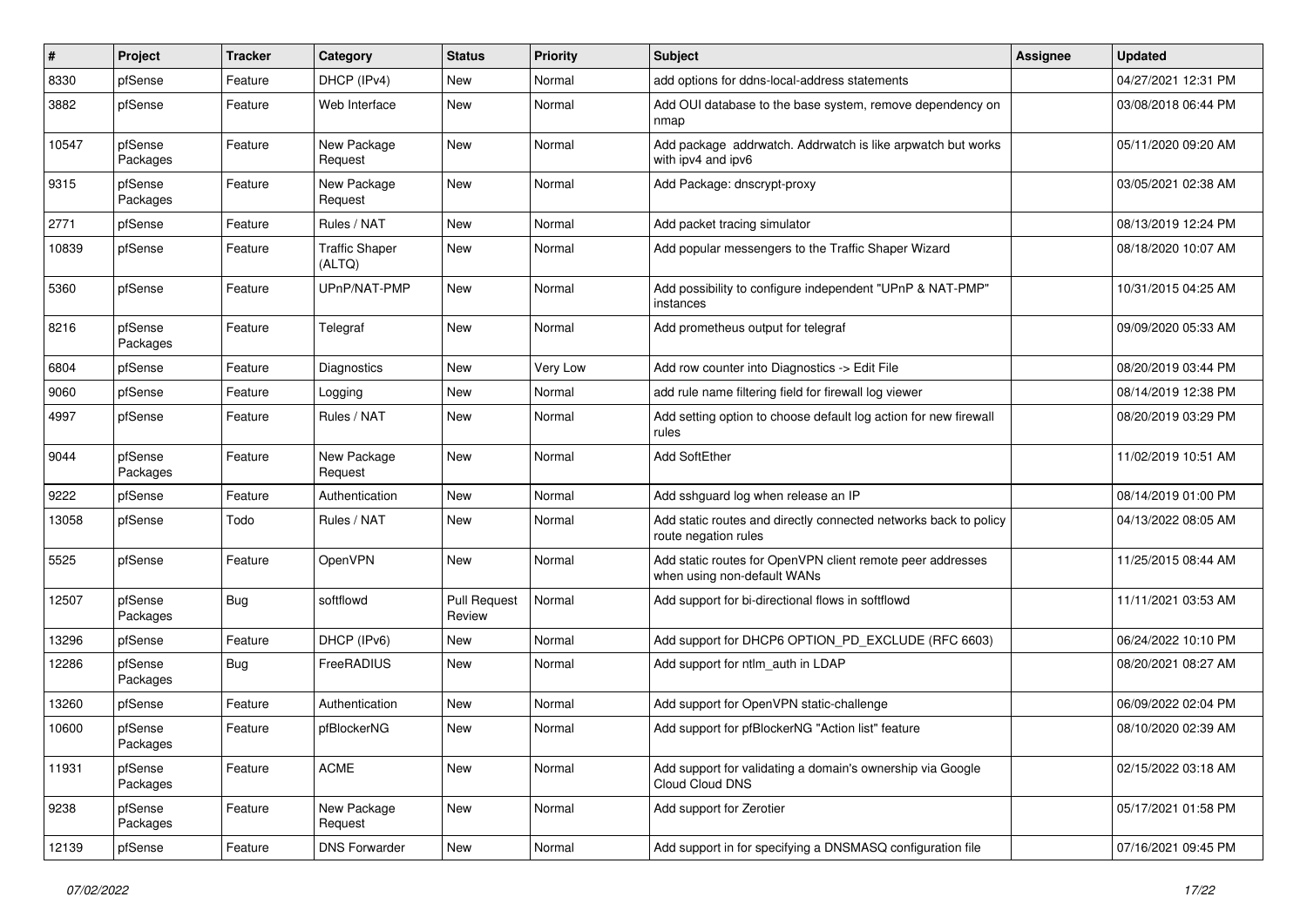| $\sharp$ | Project             | <b>Tracker</b>     | Category                        | <b>Status</b> | Priority        | <b>Subject</b>                                                                               | <b>Assignee</b> | <b>Updated</b>      |
|----------|---------------------|--------------------|---------------------------------|---------------|-----------------|----------------------------------------------------------------------------------------------|-----------------|---------------------|
| 10223    | pfSense             | Feature            | Interfaces                      | <b>New</b>    | Normal          | Add the ability to create additional loopback interfaces                                     |                 | 12/15/2020 04:35 PM |
| 12521    | pfSense             | Feature            | <b>Operating System</b>         | New           | <b>Very Low</b> | Add the BBR2, QUIC, RACK Congestion Control (CC) protocols                                   |                 | 11/15/2021 07:40 AM |
| 7922     | pfSense             | Feature            | Rules / NAT                     | <b>New</b>    | Normal          | Add the option to select the ISP IPv6 Delegated Prefix as a<br>destination in firewall rules |                 | 10/10/2017 06:36 PM |
| 12882    | pfSense<br>Packages | Feature            | pfBlockerNG                     | Feedback      | Normal          | Add the option to specify CURLOPT_INTERFACE in<br>pfBlockerNG IPv4/IPv6 lists                |                 | 03/24/2022 11:16 AM |
| 12676    | pfSense             | Feature            | Rules / NAT                     | <b>New</b>    | Normal          | Add the Tagged option on the Port Forward rules edit page                                    |                 | 01/11/2022 05:52 AM |
| 4374     | pfSense             | Feature            | <b>Notifications</b>            | <b>New</b>    | Low             | Add timestamps to notification e-mails                                                       |                 | 02/05/2015 12:43 AM |
| 10514    | pfSense             | Feature            | Web Interface                   | <b>New</b>    | Normal          | Add to every page an unparsed Notes field for administrative<br>reference                    |                 | 04/30/2020 06:32 PM |
| 9800     | pfSense             | Feature            | Hardware / Drivers              | New           | Normal          | Add toggle for net.isr.dispatch=deferred in GUI                                              |                 | 09/29/2019 06:18 AM |
| 7181     | pfSense             | Feature            | Rules / NAT                     | New           | Low             | Add Top and Add Bottom on Seperator                                                          |                 | 08/21/2019 08:55 AM |
| 13311    | pfSense Docs        | <b>New Content</b> | Troubleshooting                 | New           | High            | Add troubleshooting tips for ZFS boot issues                                                 |                 | 06/28/2022 11:04 AM |
| 9591     | pfSense             | Feature            | Rules / NAT                     | <b>New</b>    | Normal          | Add under firewall rules a search box                                                        |                 | 08/14/2019 02:39 PM |
| 12457    | pfSense Docs        | Todo               | Packages                        | <b>New</b>    | Very Low        | Add UPS Configuration Recipes for apcupsd and nut UPS<br>Packages with Common Brand Units    |                 | 10/18/2021 08:37 AM |
| 7852     | pfSense             | Feature            | <b>DNS Resolver</b>             | New           | Normal          | Add views support to Unbound GUI                                                             |                 | 09/11/2017 12:26 PM |
| 8161     | pfSense<br>Packages | Feature            | <b>FreeRADIUS</b>               | <b>New</b>    | Very Low        | Add virtual server support to FreeRadius                                                     |                 | 12/05/2017 01:57 PM |
| 12905    | pfSense             | <b>Bug</b>         | Web Interface                   | <b>New</b>    | Normal          | Add VLAN Re-assignment to Import Interface Mismatch Wizard                                   |                 | 03/07/2022 08:05 AM |
| 11732    | pfSense Plus        | Feature            | Hardware / Drivers              | New           | Normal          | Add VXLAN Support to pfSense Plus                                                            |                 | 03/15/2022 02:35 AM |
| 11280    | pfSense             | Todo               | WireGuard                       | <b>New</b>    | Normal          | Add WireGuard to ALTQ list                                                                   |                 | 04/27/2021 12:32 PM |
| 12859    | pfSense<br>Packages | Feature            | Zabbix                          | <b>New</b>    | Normal          | Add Zabbix 6.0 LTS (agent and proxy) packages                                                |                 | 02/23/2022 07:11 AM |
| 10265    | pfSense<br>Packages | Bug                | <b>Notes</b>                    | <b>New</b>    | Very Low        | Adding a Note with malformed title will force system restore                                 |                 | 02/27/2020 10:12 AM |
| 11410    | pfSense<br>Packages | Feature            | New Package<br>Request          | New           | Normal          | adding bpytop (former Bashtop)                                                               |                 | 07/26/2021 12:33 PM |
| 6517     | pfSense             | <b>Bug</b>         | <b>IPsec</b>                    | Confirmed     | Normal          | Adding mobile IPsec phase 2 entries requires restart of<br>strongswan                        |                 | 06/21/2016 11:04 PM |
| 12658    | pfSense<br>Packages | Feature            | darkstat                        | <b>New</b>    | Normal          | Adding prometheus metrics to darkstat                                                        |                 | 05/27/2022 09:44 PM |
| 4899     | pfSense             | Feature            | DHCP (IPv4)                     | <b>New</b>    | Normal          | Additional BOOTP/DHCP Options should allow a force option                                    |                 | 01/02/2018 02:24 PM |
| 790      | pfSense             | Feature            | <b>Operating System</b>         | New           | Normal          | Advanced options for dnsclient (resolv.conf)                                                 |                 | 04/21/2022 12:39 PM |
| 13074    | pfSense Plus        | <b>Bug</b>         | Cryptographic<br><b>Modules</b> | <b>New</b>    | Normal          | AES-GCM with SafeXcel on Netgate 2100 causes MBUF<br>overload                                |                 | 06/12/2022 11:14 AM |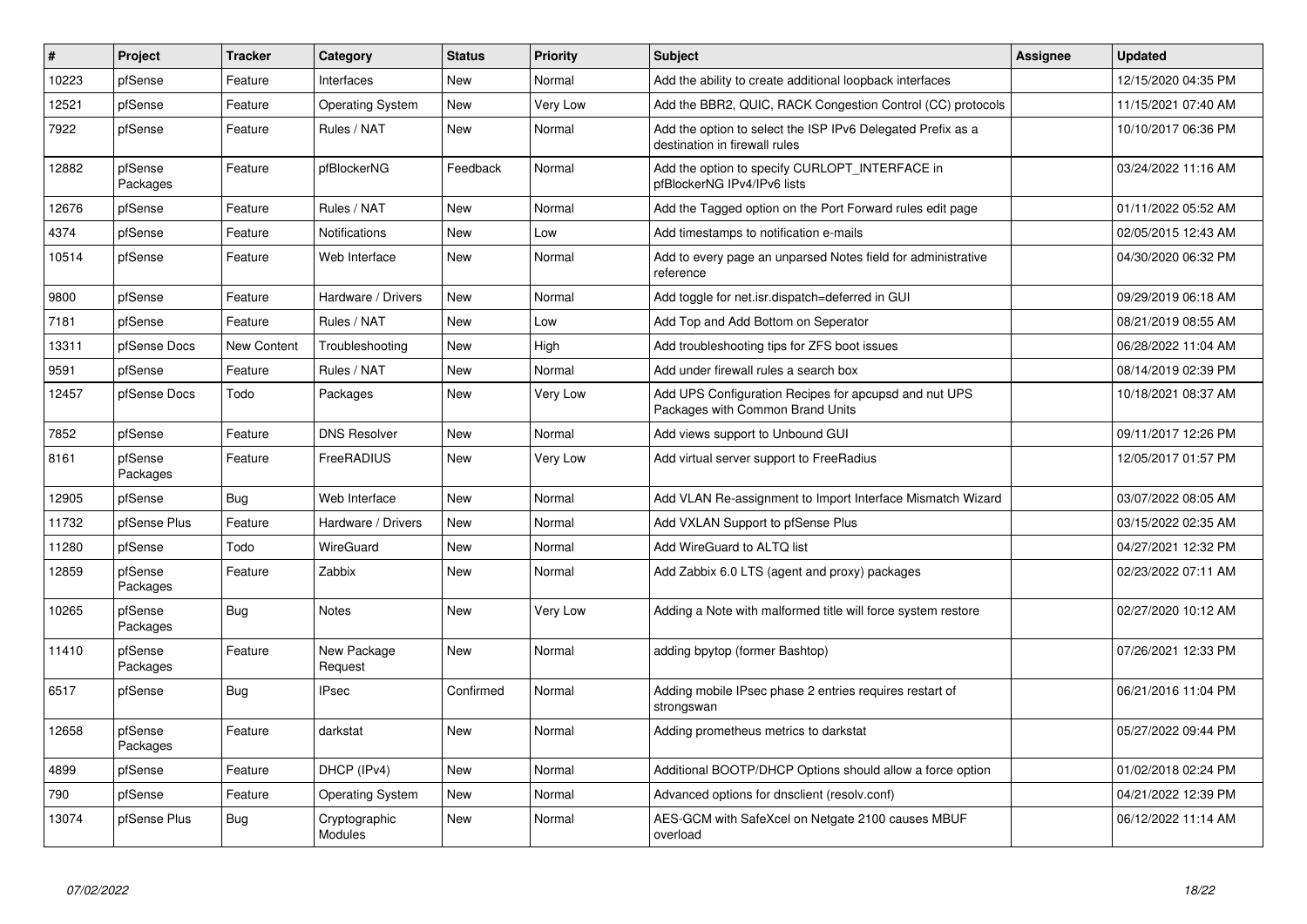| $\vert$ # | Project             | <b>Tracker</b> | Category              | <b>Status</b> | <b>Priority</b> | <b>Subject</b>                                                                                                   | Assignee | <b>Updated</b>      |
|-----------|---------------------|----------------|-----------------------|---------------|-----------------|------------------------------------------------------------------------------------------------------------------|----------|---------------------|
| 9654      | pfSense             | Bug            | <b>DNS Resolver</b>   | New           | Normal          | After reboot, the DNS resolver must be restarted before it will<br>advertise the ipv6 DNS address of the router. |          | 11/20/2020 03:12 AM |
| 11493     | pfSense<br>Packages | Bug            | Zabbix                | New           | Very Low        | After upgrade zabbix proxy wont start                                                                            |          | 02/21/2021 05:31 AM |
| 12708     | pfSense             | Bug            | Aliases / Tables      | New           | Normal          | alias with non resolving DNS entry breaks underlying pf table                                                    |          | 02/20/2022 06:13 PM |
| 4195      | pfSense             | Feature        | Aliases / Tables      | New           | Low             | Aliases: sections                                                                                                |          | 08/21/2019 11:01 AM |
| 6457      | pfSense             | Feature        | Installer             | New           | Normal          | Allow ability to configure AWS EC2 AMI via userdata                                                              |          | 09/21/2020 02:54 PM |
| 946       | pfSense             | Feature        | <b>IPsec</b>          | New           | Normal          | Allow aliases to be used to define IPsec phase 2 networks                                                        |          | 04/21/2022 12:39 PM |
| 4989      | pfSense             | Feature        | <b>IPsec</b>          | New           | Normal          | Allow all valid strongswan remote gateway options in gui                                                         |          | 08/20/2015 02:57 PM |
| 3862      | pfSense             | Feature        | <b>IGMP Proxy</b>     | New           | Normal          | Allow configuration of IGMP proxy's 'quickleave' parameter from<br>the web interface                             |          | 04/05/2016 03:24 AM |
| 3552      | pfSense             | Feature        | <b>PPP</b> Interfaces | <b>New</b>    | Normal          | Allow configuring link keep-alive value in PPP                                                                   |          | 05/14/2014 10:26 AM |
| 12736     | pfSense<br>Packages | Feature        | pfBlockerNG           | New           | Low             | Allow custom cron intervals                                                                                      |          | 01/30/2022 08:55 PM |
| 12600     | pfSense             | Feature        | Aliases / Tables      | New           | Normal          | allow custom mask for a network alias created from a FQDN                                                        |          | 12/15/2021 10:50 AM |
| 11927     | pfSense             | Feature        | DHCP (IPv4)           | Feedback      | Normal          | Allow DHCP not to serve a gateway - small fix                                                                    |          | 01/03/2022 04:17 PM |
| 6776      | pfSense             | Feature        | Rules / NAT           | New           | Normal          | Allow disabling of "filter rule association" by default                                                          |          | 08/17/2021 10:56 AM |
| 9063      | pfSense             | Feature        | Dynamic DNS           | New           | Normal          | Allow dynamic DNS client entry to specify which Check IP<br>service to use                                       |          | 10/24/2018 11:53 AM |
| 3623      | pfSense             | Feature        | Package System        | <b>New</b>    | Normal          | Allow each package to choose if it is restarted on interface<br>events                                           |          | 04/26/2014 01:00 PM |
| 5825      | pfSense             | Feature        | Authentication        | New           | Normal          | Allow EAP-RADIUS for authentication servers                                                                      |          | 08/21/2019 10:32 AM |
| 4501      | pfSense             | Feature        | Notifications         | New           | Normal          | Allow email report to send multiple destination                                                                  |          | 02/06/2016 04:07 AM |
| 7691      | pfSense<br>Packages | Feature        | Squid                 | New           | Normal          | Allow for custom icap services for squid                                                                         |          | 08/24/2017 03:16 AM |
| 5629      | pfSense             | Bug            | <b>IPsec</b>          | New           | Normal          | Allow for IPsec configuration using certs without a CA                                                           |          | 12/31/2021 05:21 PM |
| 4165      | pfSense             | Feature        | Rules / NAT           | New           | Low             | Allow for security zones when defining interfaces and firewall<br>rules.                                         |          | 02/06/2016 04:35 AM |
| 4234      | pfSense             | Feature        | <b>IPsec</b>          | Assigned      | Low             | allow for strict user <> cn validation of mobile ipsec users when<br>using rsa+xauth                             |          | 01/24/2017 06:11 AM |
| 8769      | pfSense<br>Packages | Feature        | FreeRADIUS            | New           | Normal          | Allow FreeRADIUS users to change their own Passwords and<br>Pins                                                 |          | 10/11/2018 11:34 AM |
| 6796      | pfSense             | Feature        | Interfaces            | New           | Normal          | Allow hostnames as GRE and GIF endpoints                                                                         |          | 08/13/2019 02:35 PM |
| 7971      | pfSense             | Feature        | Captive Portal        | New           | Normal          | Allow import, export and synchronization of MACs under<br>Captive Portal service                                 |          | 10/19/2017 04:56 AM |
| 1268      | pfSense             | Feature        | Certificates          | New           | Normal          | Allow mass renewing of certs                                                                                     |          | 11/01/2019 03:17 PM |
| 6956      | pfSense             | Feature        | Captive Portal        | New           | Normal          | Allow more control over concurrent logins                                                                        |          | 11/23/2016 12:01 PM |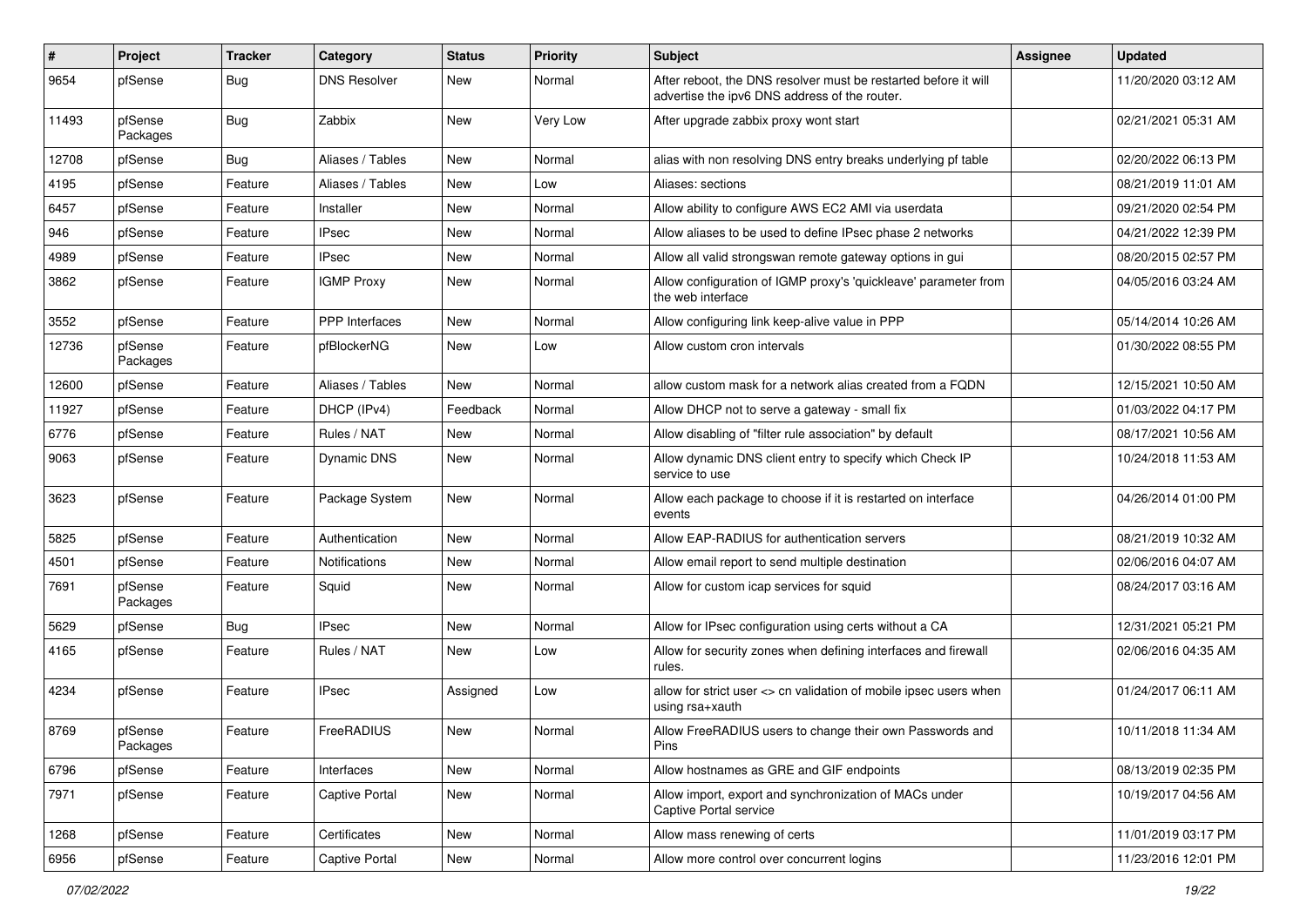| #     | Project             | <b>Tracker</b> | Category                        | <b>Status</b> | Priority | <b>Subject</b>                                                                                          | <b>Assignee</b> | <b>Updated</b>      |
|-------|---------------------|----------------|---------------------------------|---------------|----------|---------------------------------------------------------------------------------------------------------|-----------------|---------------------|
| 371   | pfSense             | Feature        | Rules / NAT                     | New           | Normal   | Allow moving of bogon and RFC 1918 rules                                                                |                 | 02/06/2016 04:53 AM |
| 10890 | pfSense             | Feature        | Interfaces                      | New           | Normal   | Allow multiple assigned interfaces to track status of a single<br>switch port                           |                 | 09/14/2020 07:20 AM |
| 11438 | pfSense             | Feature        | Hardware / Drivers              | New           | Low      | Allow multiple cryptographic accelerator modules to be loaded<br>at the same time                       |                 | 02/18/2021 12:40 PM |
| 6604  | pfSense             | Feature        | <b>NTPD</b>                     | New           | Normal   | Allow NTP server list to be overridden by DHCP/PPP                                                      |                 | 08/13/2019 01:39 PM |
| 10841 | pfSense<br>Packages | Feature        | pfBlockerNG                     | New           | Normal   | Allow per Source/VLAN/Network individual black&whitelists                                               |                 | 10/18/2020 07:42 AM |
| 7078  | pfSense             | Feature        | OpenVPN                         | New           | Low      | Allow reordering of client specific overrides in OpenVPN                                                |                 | 11/21/2019 02:48 PM |
| 8458  | pfSense             | Feature        | Dashboard                       | New           | Low      | Allow reordering of interface widget                                                                    |                 | 08/14/2019 10:52 AM |
| 2479  | pfSense             | Feature        | Dashboard                       | New           | Normal   | Allow reordering of the traffic graphs on the dashboard                                                 |                 | 06/08/2012 04:13 PM |
| 1935  | pfSense             | Feature        | Rules / NAT                     | New           | Normal   | Allow rule with max-src-conn-* options to make conditional use<br>of "overload <virusprot>"</virusprot> |                 | 10/07/2011 09:31 AM |
| 8178  | pfSense             | Feature        | Package System                  | New           | Normal   | Allow setting attributes for form elements in package XML                                               |                 | 12/09/2017 07:48 PM |
| 12077 | pfSense             | Feature        | Gateways                        | New           | Normal   | Allow stick-connections per gateway group                                                               |                 | 06/24/2021 08:45 AM |
| 10468 | pfSense             | Feature        | Web Interface                   | New           | Normal   | Allow to download log files from WebGUI                                                                 |                 | 04/17/2020 06:17 AM |
| 10258 | pfSense             | Feature        | Certificates                    | New           | Very Low | allow to sign CA                                                                                        |                 | 02/20/2020 04:20 AM |
| 10377 | pfSense<br>Packages | Feature        | FreeRADIUS                      | New           | Very Low | Allow usage of TOTP (Google-Authenticator) without PIN                                                  |                 | 03/30/2020 11:43 AM |
| 12473 | pfSense             | Feature        | <b>IPsec</b>                    | New           | Normal   | Allow user adjustment of IPsec Keep Alive periodic checks                                               |                 | 12/22/2021 05:59 AM |
| 10843 | pfSense             | Feature        | Authentication                  | New           | Normal   | Allow user manager settings to specify multiple authentication<br>servers                               |                 | 01/13/2022 07:22 AM |
| 8483  | pfSense             | Feature        | <b>Traffic Shaper</b><br>(ALTQ) | New           | Normal   | Allow user to choose order of Queues status                                                             |                 | 08/21/2019 09:12 AM |
| 7902  | pfSense<br>Packages | Feature        | OpenVPN Client<br>Export        | New           | Low      | allow vpn client export of other to be a blank field                                                    |                 | 08/19/2019 03:33 PM |
| 11757 | pfSense             | Feature        | <b>XMLRPC</b>                   | New           | Normal   | Allow XMLRPC sync to bypass default auth server in favor of<br>local database                           |                 | 03/30/2021 03:18 PM |
| 12903 | pfSense             | Feature        | <b>Notifications</b>            | New           | Normal   | alternative authentication methods for email notifications?                                             |                 | 03/07/2022 07:52 AM |
| 10765 | pfSense             | <b>Bug</b>     | Authentication                  | New           | Normal   | Ampersands in Idap extended query are escaped twice                                                     |                 | 09/02/2020 07:55 AM |
| 10845 | pfSense<br>Packages | Bug            | apcupsd                         | New           | Normal   | apcupsd doesn't stop when not enabled                                                                   |                 | 08/24/2020 10:16 AM |
| 8454  | pfSense<br>Packages | <b>Bug</b>     | arpwatch                        | New           | Very Low | Arpwatch package break email notifications from other sources                                           |                 | 06/23/2022 07:49 PM |
| 9676  | pfSense<br>Packages | Bug            | pfBlockerNG                     | New           | Normal   | AS lookup fails                                                                                         |                 | 12/26/2019 12:17 AM |
| 12632 | pfSense             | <b>Bug</b>     | Gateways                        | New           | High     | Assigning a /30 WAN IP address at the console does not save<br>the gateway correctly                    |                 | 06/28/2022 12:01 PM |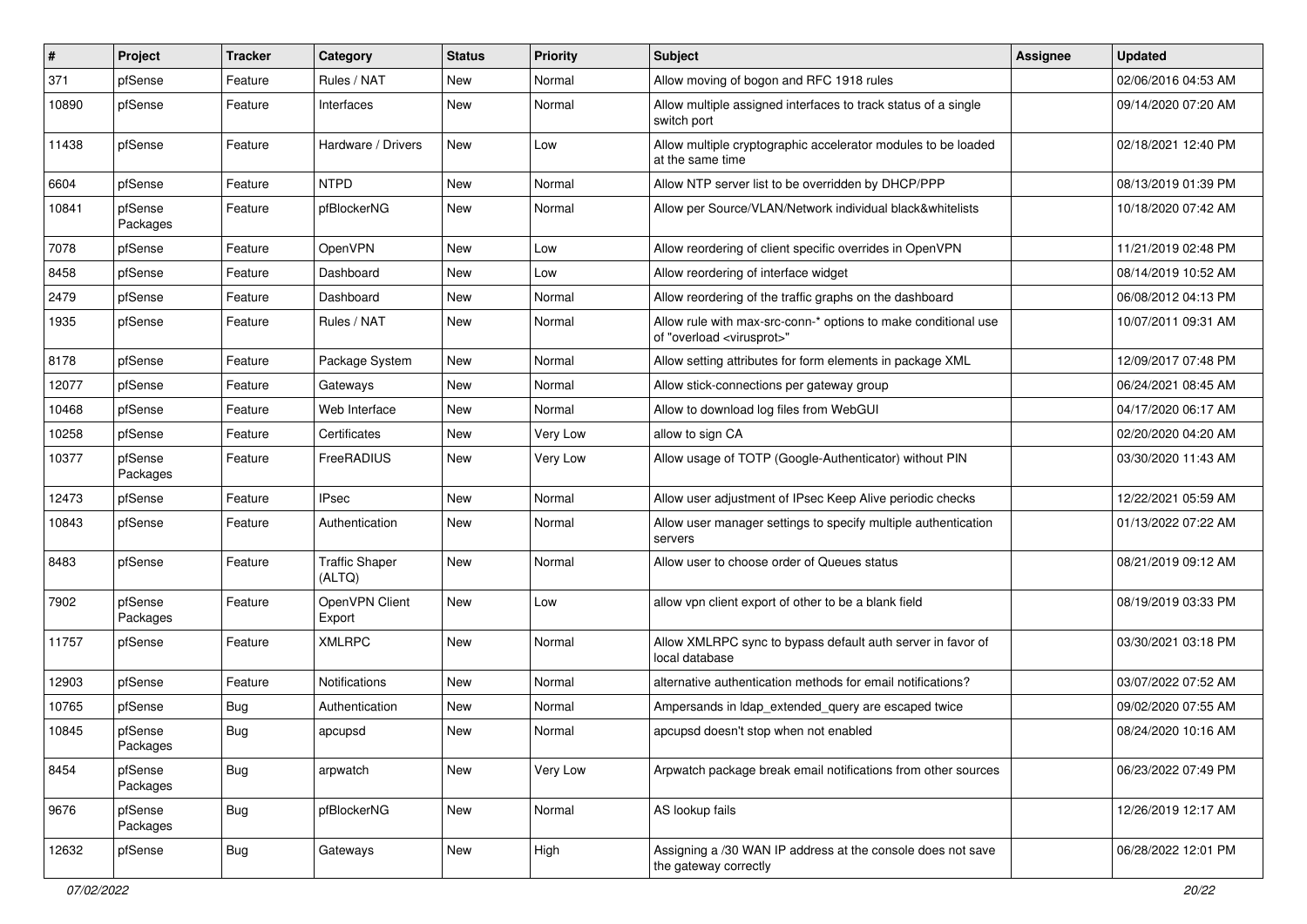| #     | Project             | <b>Tracker</b> | Category                | <b>Status</b> | <b>Priority</b> | Subject                                                                                     | Assignee | <b>Updated</b>      |
|-------|---------------------|----------------|-------------------------|---------------|-----------------|---------------------------------------------------------------------------------------------|----------|---------------------|
| 13289 | pfSense             | Bug            | Backup / Restore        | New           | Low             | Attempting to restore a 0 byte "config.xml" prints an error that<br>the file cannot be read |          | 06/28/2022 12:01 PM |
| 7757  | pfSense             | Bug            | Backup / Restore        | New           | Normal          | Auto Config Backup fails to upload unless Default Gateway is<br>up                          |          | 08/16/2019 12:47 PM |
| 12553 | pfSense             | Feature        | Backup / Restore        | New           | Normal          | Auto Config Backup: Allow selecting multiple backups for<br>deletion                        |          | 02/22/2022 04:27 AM |
| 11572 | pfSense<br>Packages | Bug            | pfBlockerNG             | New           | High            | Auto created firewall rules have IPv4 as protocol only - even for<br>IPv6 lists.            |          | 06/25/2022 10:59 AM |
| 7602  | pfSense             | Feature        | <b>Operating System</b> | New           | Normal          | Auto-Create bootable USB for recovery                                                       |          | 08/13/2019 09:50 AM |
| 7688  | pfSense             | Feature        | Backup / Restore        | New           | Low             | AutoConfigBackup - Info Icon - username only                                                |          | 10/22/2017 10:46 AM |
| 9775  | pfSense             | Feature        | Backup / Restore        | New           | Normal          | AutoConfigBackup - Rolling per day/hour cap on changes,<br>retention policy                 |          | 09/20/2019 09:19 AM |
| 4681  | pfSense             | Feature        | Backup / Restore        | New           | Normal          | AutoConfigBackup make a way to easily download a saved<br>backup                            |          | 08/16/2019 12:46 PM |
| 3053  | pfSense             | Feature        | <b>Captive Portal</b>   | New           | Normal          | Automatically add DHCP static addresses to CP passthru-mac                                  |          | 06/21/2013 11:54 AM |
| 2443  | pfSense             | Feature        | PPP Interfaces          | New           | Normal          | Automatically start 3G usb interfaces upon plugin                                           |          | 05/20/2012 05:37 PM |
| 11588 | pfSense             | Feature        | WireGuard               | New           | Low             | Automatically suggest next IP address in Wireguard interface<br>subnet when creating a peer |          | 12/22/2021 03:35 AM |
| 5735  | pfSense             | Feature        | Aliases / Tables        | New           | Very Low        | Automaticaly add DHCP leases to alias list or make it readable<br>in selected fields        |          | 08/21/2019 11:01 AM |
| 6390  | pfSense             | Todo           | Dashboard               | New           | Low             | Autoscale from Traffic Graph not correct size (big graphs)                                  |          | 05/23/2016 01:38 PM |
| 9495  | pfSense<br>Packages | Bug            | AWS VPC                 | New           | Normal          | AWS VPC VPN wizard produces incorrect config (SHA256<br>should be SHA1)                     |          | 08/19/2019 02:45 PM |
| 9497  | pfSense<br>Packages | <b>Bug</b>     | AWS VPC                 | New           | Normal          | AWS VPN Wizard: WebGUI times out.                                                           |          | 11/13/2019 10:07 AM |
| 10000 | pfSense             | <b>Bug</b>     | <b>Dynamic DNS</b>      | New           | Normal          | Azure Dynamic DNS A and AAAA Records for Apex Zone                                          |          | 03/31/2020 09:03 AM |
| 13187 | pfSense Docs        | Correction     | Virtualization          | <b>New</b>    | Normal          | Azure Frequently asked questions                                                            |          | 07/01/2022 07:21 AM |
| 6608  | pfSense             | Feature        | Backup / Restore        | New           | Low             | backup and restore dhcp                                                                     |          | 07/13/2016 04:09 PM |
| 11110 | pfSense             | Bug            | Backup / Restore        | <b>New</b>    | Normal          | Backup file should be checked before restoring a specific area                              |          | 12/05/2020 02:50 PM |
| 286   | pfSense             | Feature        | Backup / Restore        | New           | Normal          | Backup/restore users individually                                                           |          | 01/09/2021 03:48 PM |
| 12504 | pfSense             | Bug            | Interfaces              | New           | Normal          | BCM57412 NetXtreme-E 10Gb RDMA Ethernet controller issue                                    |          | 11/05/2021 04:51 AM |
| 13256 | pfSense             | Feature        | DHCP (IPv4)             | New           | Normal          | Better handling of duplicate IPs in static DHCP assignments                                 |          | 06/11/2022 04:51 PM |
| 10445 | pfSense<br>Packages | <b>Bug</b>     | <b>BIND</b>             | Feedback      | Normal          | BIND crashed when added RPZ. rpz is not a master or slave<br>zone.                          |          | 04/21/2022 12:40 PM |
| 11563 | pfSense<br>Packages | Bug            | <b>BIND</b>             | New           | High            | BIND GUI writes TXT records > 255 characters                                                |          | 02/27/2021 07:11 AM |
| 11634 | pfSense<br>Packages | Regression     | <b>BIND</b>             | New           | Normal          | bind hangs when pfsense is reconnecting as an openvpn client<br>to a TUN openvpn server     |          | 03/14/2021 07:23 AM |